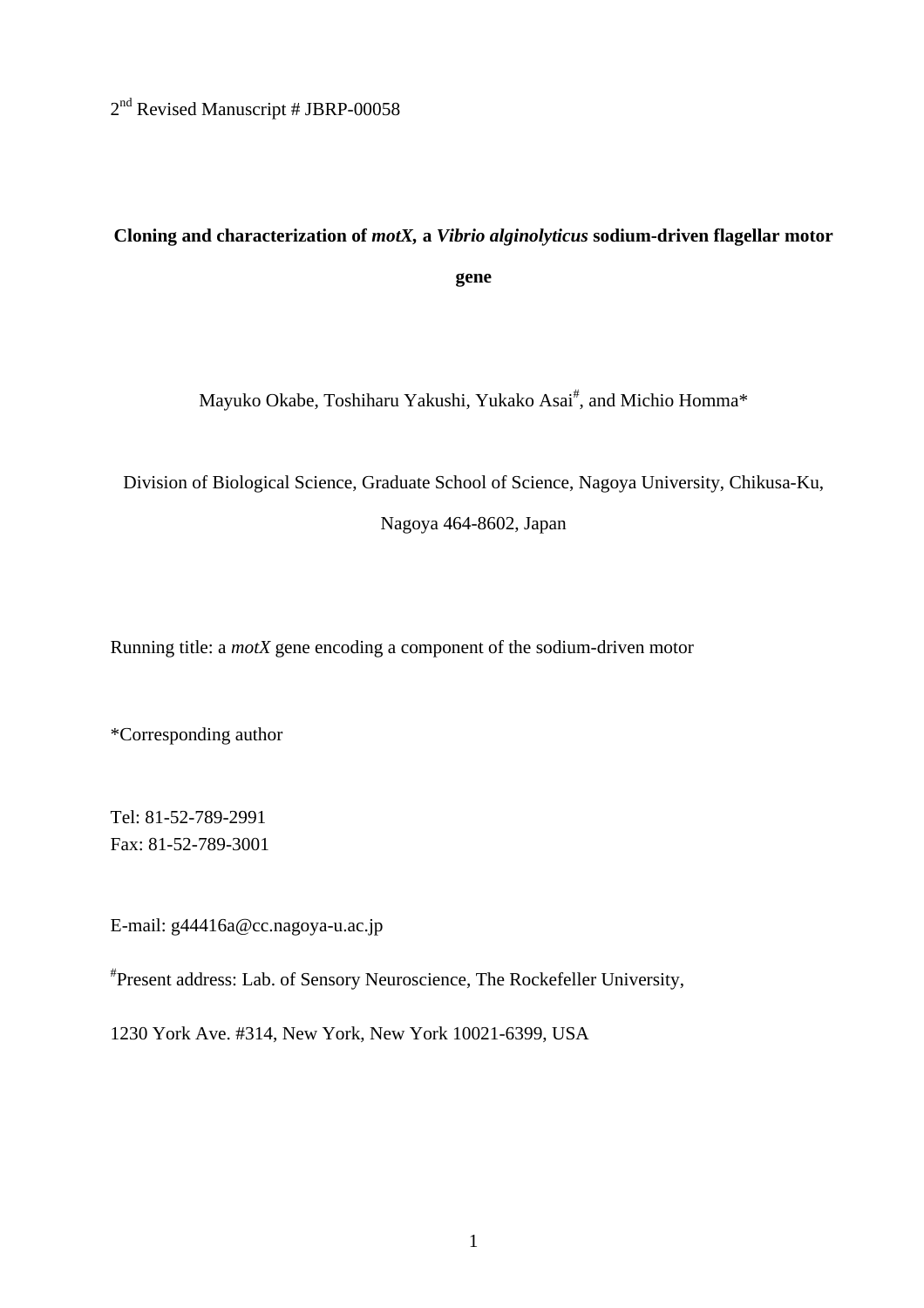# **Summary**

Four motor proteins, MotX, MotY, PomA and PomB, have been identified as constituents of the Na+-driven flagellum of *Vibrio* species. In this study, the complete *motX* gene was cloned from *Vibrio alginolyticus* and was shown to complement three *mot* mutations, *motX94*, *motX115* and *motX119*, as well as a *V. parahaemolyticus motX* mutant. The *motX94* mutant contains a frameshift at Val86 of MotX, while the *motX115* and *motX119* mutations are substitutions of Ala146 to Val and Gln 194 to amber, respectively. When MotX was overexpressed in *Vibrio* cells, the amount of MotY detected in the membrane fraction increased, and *vice versa*, suggesting that MotX and MotY stabilize mutually by interacting at the membrane level. When a plasmid containing the *motX* gene was introduced into *motY* mutants NMB117 (*motY117*) and VIO542 (*motY542*), the mutations were suppressed. In contrast, *motY* could not recover any swarm-defective *motX* mutants studied. Considering the above evidence, we propose that MotX is more directly involved than MotY with the mechanical functioning of the Na<sup>+</sup>-type flagellar motor, and that MotY may stabilize MotX to support its interaction with other Mot proteins.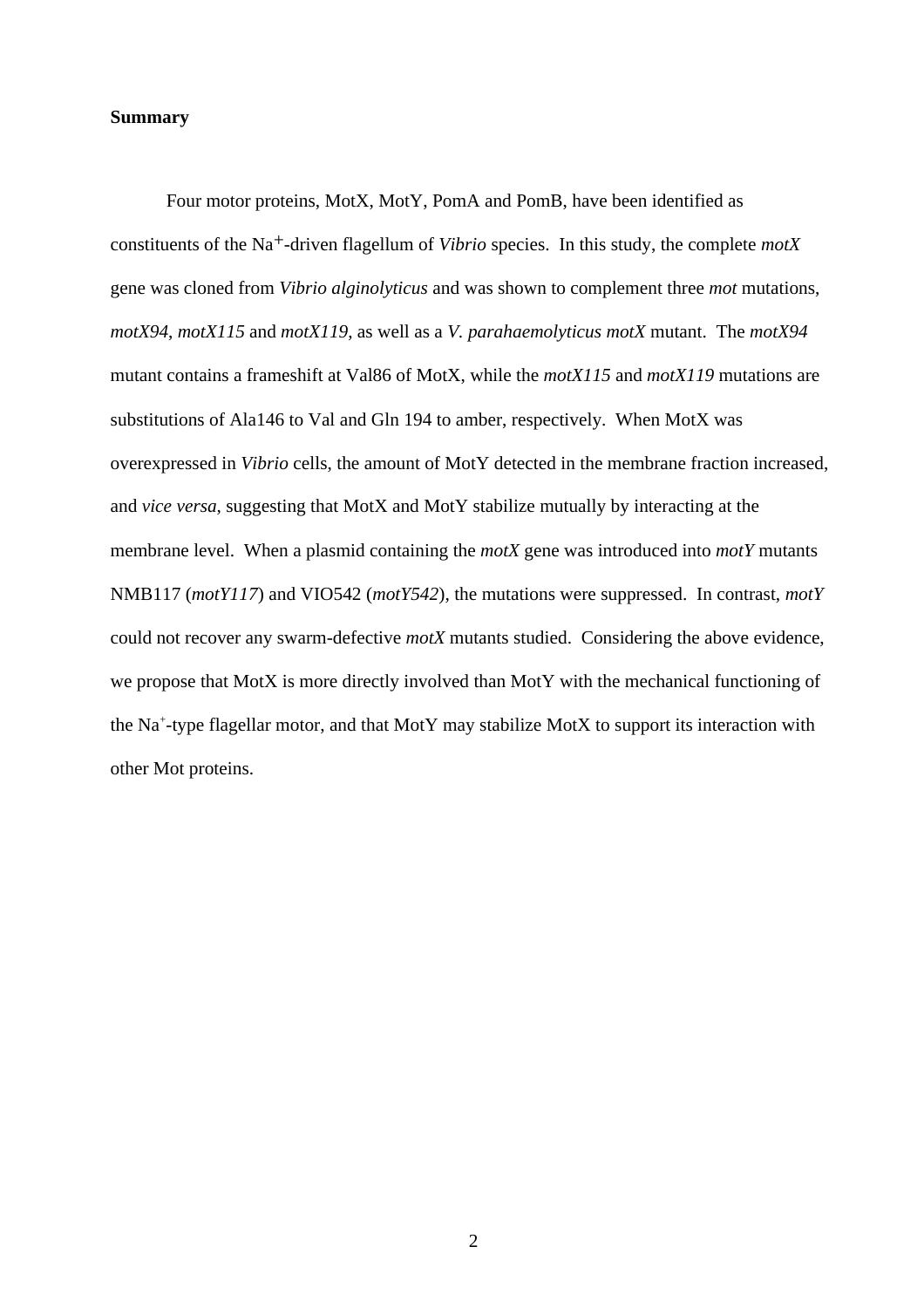# **Introduction**

The bacterial flagellum is the only rotary machine for movement in the biological kingdom. This machine is driven by a specific ion flow which is dependent upon the electrochemical potential (1-3). Protons and sodium ions are the two known coupling ions, and are used for fueling to separate types of such motors. The motor itself is embedded in the cytoplasmic membrane at the base of the flagellar structure, and is composed of a stator and a rotor. In Gram-negative bacteria, the rotor is composed of more than ten protein components, forming a rod and four ring structures: the L, P, MS, and C rings. It is speculated that the stator complexes (the force-generating units) are arranged around the base of the flagellum where they interact with the rotor protein FliG, a component of the C ring (4, 5).

In a proton-driven motor, the force-generating unit is composed of MotA and MotB (6, 7). MotA has four transmembrane segments and one large cytoplasmic loop (8). MotB has a single N-terminal transmembrane segment, in which an important Asp residue is speculated to convey the protons (9), and a peptidoglycan-binding motif at the C-terminus (10, 11). The four MotA and one MotB transmembrane segments, predicted to produce -helical structures, are thought to form an ion channel (12-14). One of the most prominent hypotheses is that  $H^+$  flow through this channel induces structural changes in MotA which result in alteration of the force-generating unit's interaction with the rotor component FliG, thereby generating rotary power (15, 16).

In a sodium-driven motor, the force-generating unit is thought to be composed of PomA, PomB, MotX, and MotY (17-21). PomA and PomB are homologous to MotA and MotB, respectively. PomA is required to stabilize PomB, and direct interaction between PomA and PomB to form a complex with stoichiometry 2:1 has been demonstrated (22, 23). PomA and PomB have been purified from *Vibrio alginolyticus*, and when reconstituted into proteoliposomes, the PomA/B complex catalyzed sodium influx while PomA alone did not (23).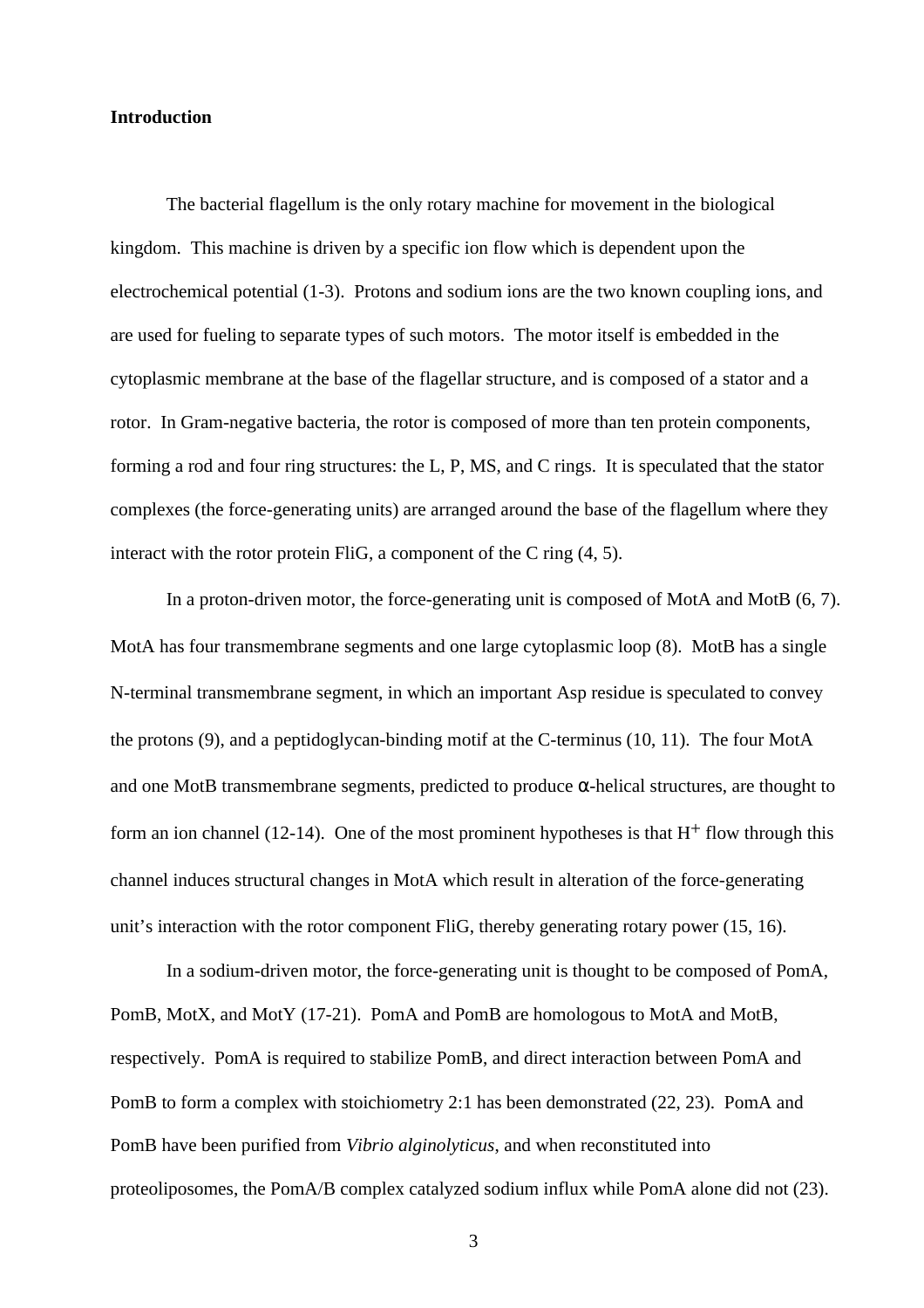PomA appears to stably dimerize to form an ion channel with PomB, and both halves of the PomA homodimer function cooperatively to conduct sodium ions (24). We proposed that the periplasmic loop of PomA is important for dimer formation and function (25, 26). The heteromultimeric complex is thought to act as a sodium channel.

A hybrid motor consisting of the proton-type MotA and sodium-type subunits PomB, MotX, and MotY can work as a sodium-driven motor in *Vibrio* cells (27). Furthermore, although the proton-type MotB does not function with either MotA or PomA in *Vibrio* cells, it has been shown that PomB can be replaced with the chimeric protein MomB, which is made from the N-terminal segment of MotB and the C-terminal segment of PomB (28). PomA and PomB may not play a primary role in ion selectivity.

MotX and MotY, which are unique components of sodium-driven motors, were first identified in *Vibrio parahaemolyticus* (19, 20). Both proteins have a putative single transmembrane domain, two cysteine residues, and a conserved tetrapeptide CQLV in the putative periplasmic region. The predicted pI is basic for both proteins, 9.8 for MotY and 8.6 for MotX. MotY has a peptidoglycan-binding motif in the C-terminal region which is also observed in both MotB and PomB. It was suggested that MotX forms a sodium-conducting component of the torque generator, as overexpression of MotX in *E. coli* kills the cells and this effect can be blocked by amiloride, a known sodium-channel inhibitor. When both MotX and MotY are produced in *E. coli*, MotY localizes to the cell membrane in the presence of MotX. However, MotY localizes to the cytoplasm when MotX is not co-expressed. From these observations, it was inferred that MotX interacts with MotY (19). However, those experiments have been performed only in *E. coli* and not in the native host cell. The function of MotX and MotY has remained unclear, although it is thought that they may be essential for the recognition of sodium ion by the motor. In this report, we present the cloning of the *V. alginolyticus motX* gene and characterization of the resulting MotX protein.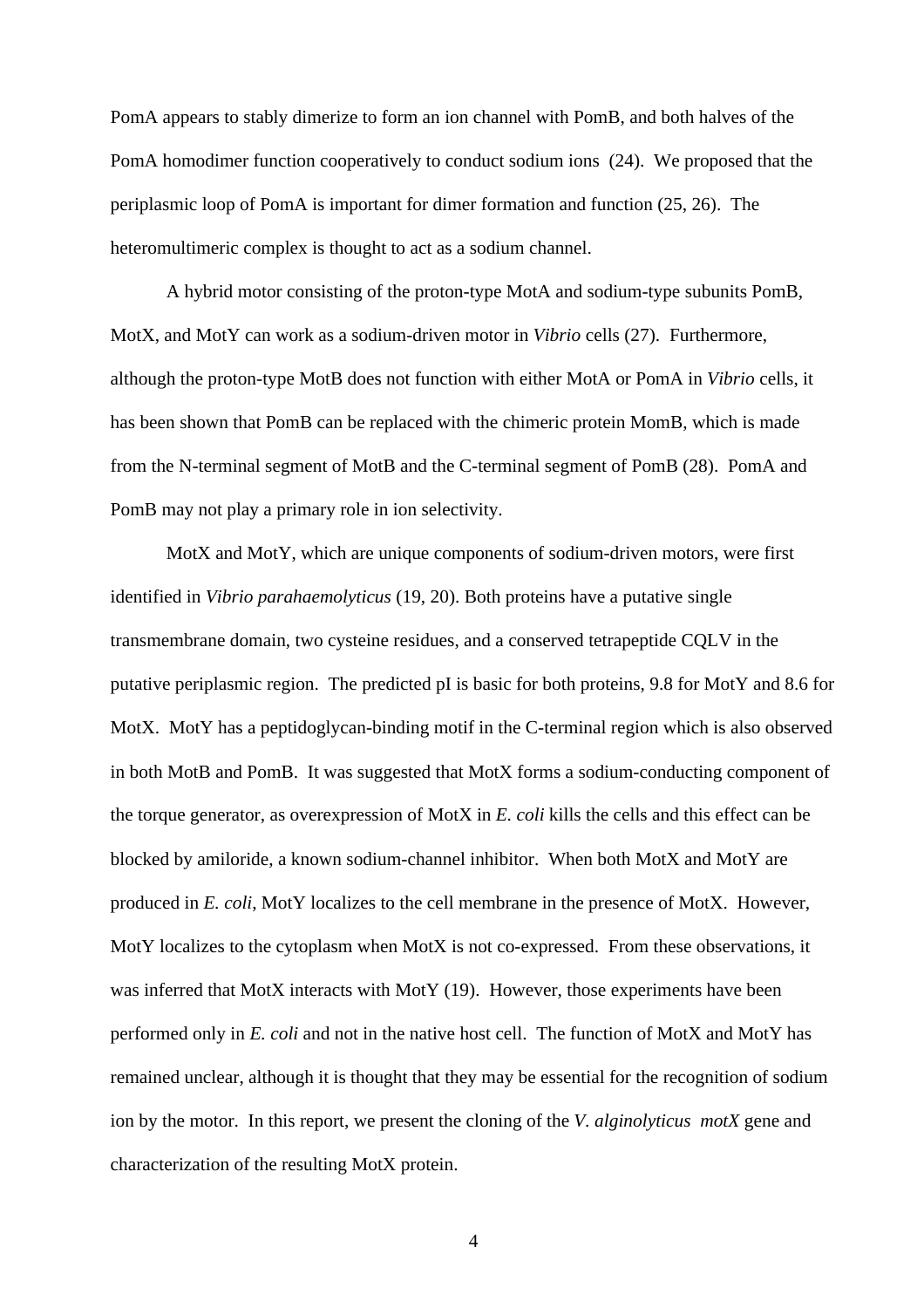#### **Materials and Methods**

**Bacterial strains, plasmids, and growth conditions.** *V. alginolyticus* VIO542 (*motY542*) is derived from VIO5 (21). *V. alginolyticus* NMB85 (*motY85*), NMB94 (*motX94*), NMB115 (*motX115*), NMB117 (*motY117*) and NMB119 (*motX119*) were isolated from YM4 (29). *V. parahaemolyticus* LM4170 (*lafX313*::*lux motX118*::mini-Mu *lac* (Tets)) (19) and LM4171 (*lafX313*::*lux motY141*::mini-Mu *lac* (Tets)) (20) were kindly donated by L. McCarter. *Escherichia coli* DH5 (F- - *recA1 hsdR17 endA1 supE44 thi-1 relA1 gyrA96* (*argFlacZYA*)U169 *f* 80d*lacZ* M15) (30) was used for all plasmid constructions. The plasmid pCR2.1 was purchased from Invitrogen (CA). The plasmids pSU21 and pSU41 are broad host range vectors having the replication origin of the plasmid p15A, a multiple cloning site downstream of the lactose promoter-operator, and either a chloramphenicol or a kanamycin resistance gene, respectively (31). *V. alginolyticus* and *V. parahaemolyticus* cells were cultured at 30 °C in VC medium (0.5% polypeptone, 0.5% yeast extract, 0.4%  $K_2HPO_4$ , 3% NaCl, 0.5% glucose) or VPG medium (1% polypeptone,  $0.4\%$  K<sub>2</sub>HPO<sub>4</sub>, 3% NaCl, 0.5% glycerol). When necessary, chloramphenicol and kanamycin were added at final concentrations of 2.5 and 100 μg/ml, respectively. *E. coli* cells were cultured at 37 °C in LB medium (1% tryptone, 0.5% yeast extract, 0.5% NaCl).

**DNA manipulations and sequencing.** Routine DNA manipulations were carried out according to standard procedures (32). Restriction endonucleases and other enzymes for DNA manipulations were purchased from Takara Shuzo (Kyoto, Japan). Nucleotide sequences were determined using the dye terminator cycle sequencing kit (Perkin-Elmer Co.) and an ABI PRISM sequencer (model 310 or 377; PE Applied Biosystems).

**Transformation of** *Vibrio* **cells.** Transformation of *Vibrio* cells was carried out by electroporation as described previously (33). The cells were subjected to osmotic shock and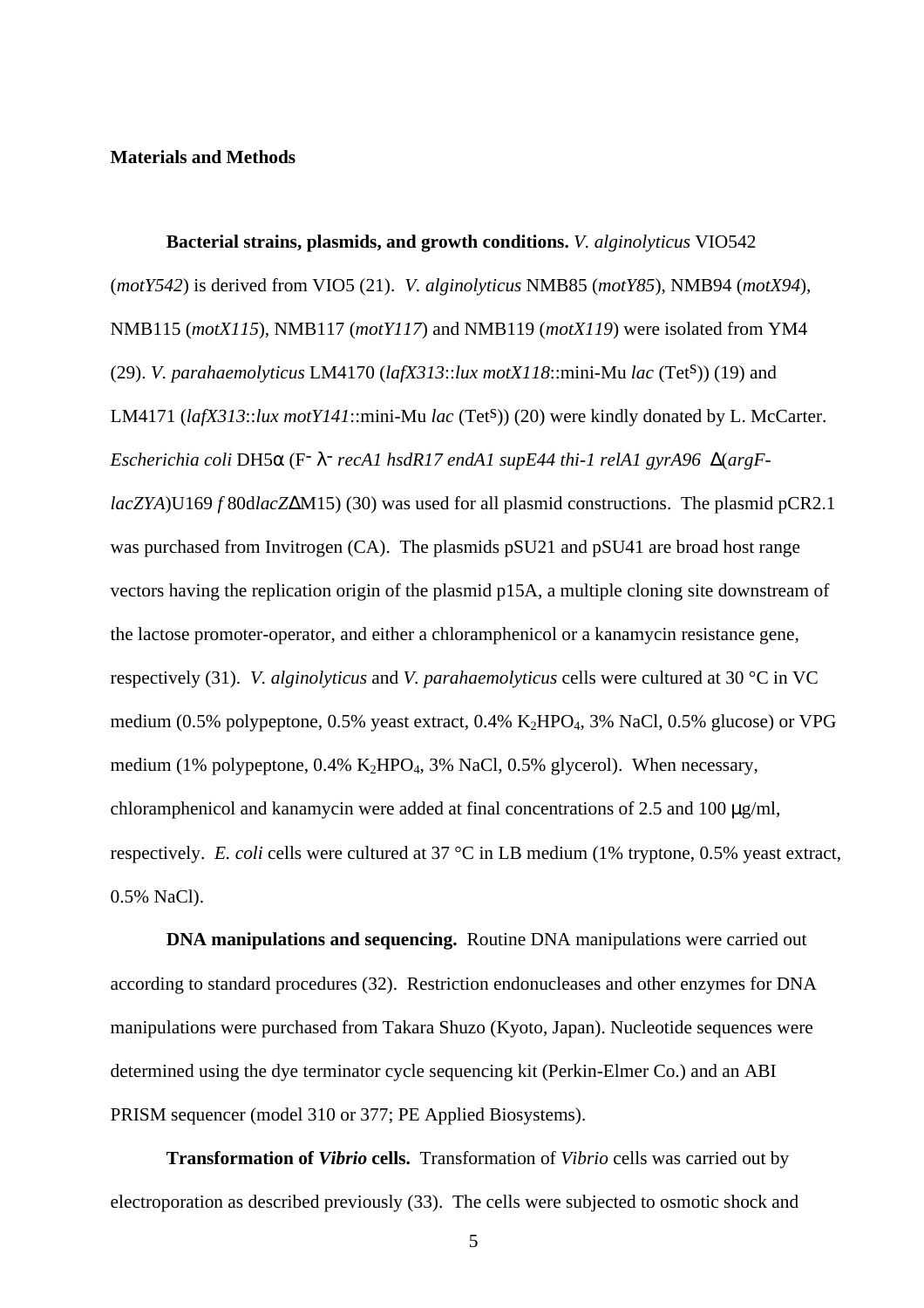washed thoroughly with 20 mM MgSO<sub>4</sub>. Electroporation was carried out with the Gene Pulser electroporation apparatus (Japan Bio-Rad Laboratories, Tokyo, Japan) with an electric field of 5.0 to 7.5 kV/cm.

**PCR products.** Oligonucleotide primers for PCR were synthesized by Sawady Technology Co. (Tokyo, Japan). PCR amplification was carried out with the TaKaRa Taq kit (Takara Shuzo, Kyoto, Japan) and Thermal Cycler (Perkin-Elmer Japan, Chiba, Japan) as recommended by the distributors.

**Construction of plasmids.** The 1-kb PCR product containing *motX* was cloned into the vector pCR2.1 and the resultant plasmid was named pMO100. The 1-kb *Eco*RI fragment of pMO100 was subcloned into the multicloning site of the plasmid vector pSU21 and named pMO200. The plasmid pMO401 was constructed by cloning a 700-bp *Cla*I-*Bam*HI fragment of PCR products into the multicloning site of the vector pSU41. For the reaction, we used pMO200 as the template and VamotX.Cla1 (5'-TCATCGATGTTTGGTTTCTTAGATACC-3') and VamotX.BamH1 (5'-GACGGATCCGTTGTTTGCCTTAATAGGACG-3') as end primers (the restriction sites are underlined). When we constructed pMO401, we obtained a plasmid containing three point mutations in *motX* (A7L, A8G and I62T) which was named pMO400. Site-directed mutagenesis was performed by a two-step PCR using the end primers and a pair of mutant primers as described previously (34). The mutant primers used were VamotX.A146VFW (5'-ACCTAAATGTGCGTATTCAT-3') and VamotX.A146VRV (5'-

ATGAATACGCACATTTAGGT-3') (changed bases are underlined) for pMO406 (A146V).

**Detection of the Mot proteins.** Overnight cultures of cells in VC medium were diluted 50-fold with VPG medium. At mid-log phase, cells were harvested, resuspended in TMN50 (50 mM Tris-HCl [pH 7.5], 5 mM Glucose, 5 mM MgCl<sub>2</sub>, 50 mM NaCl, 250 mM KCl), and sonicated on ice twice for 10 s, using a Sonifier 250 (Branson Ultrasonics Co., Danbury, CT). Undisrupted cells were removed by low speed centrifugation (12,000 x *g* for 5 min at 4 °C), and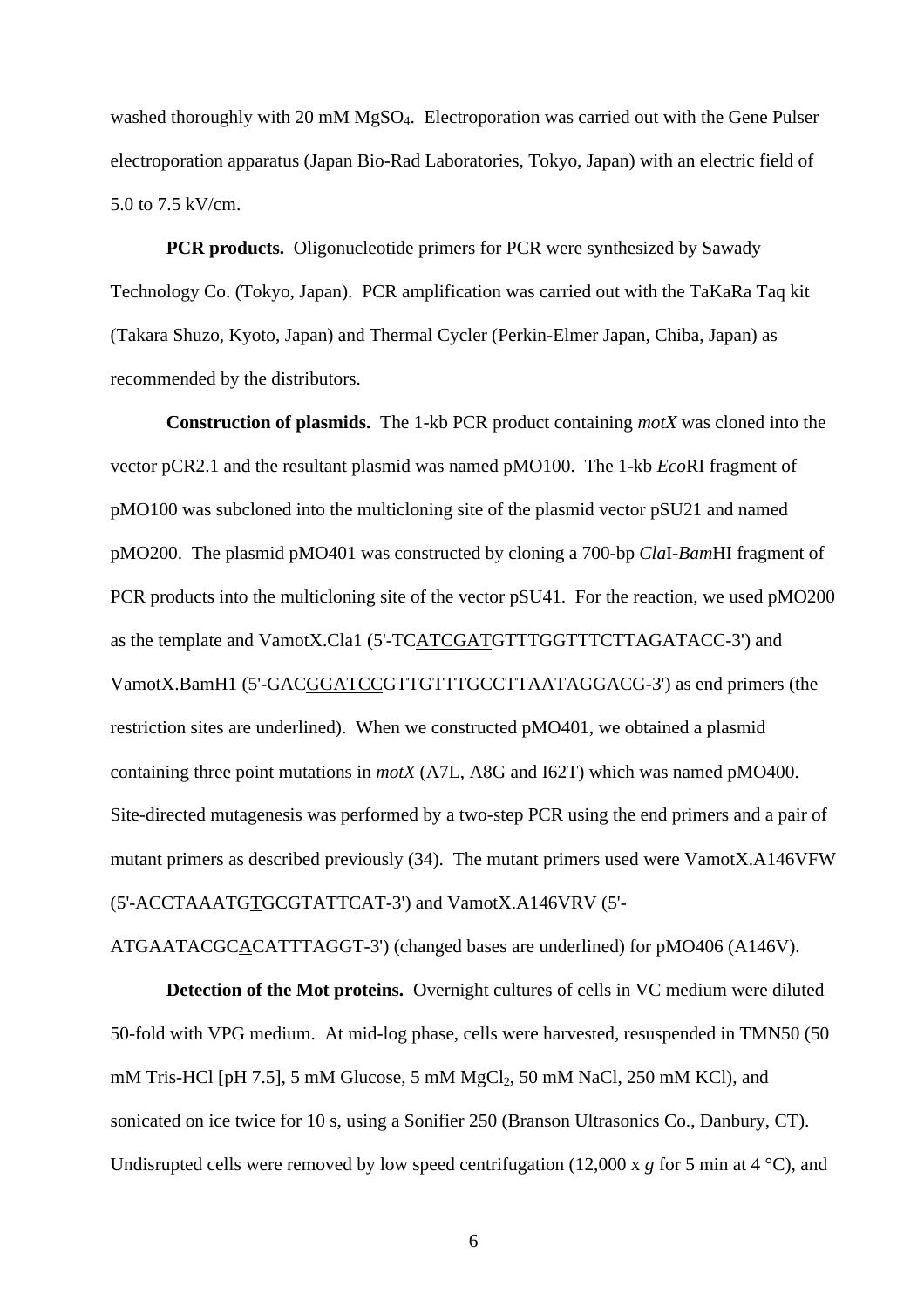the membrane fraction was recovered from the supernatant by centrifugation at 70,000 x *g* for 10 min. The membrane pellet was suspended in TMN50 and a sodium dodecyl sulfate (SDS) loading buffer (50 mM Tris-HCl [pH 6.8], 10% glycerol, 1% SDS, 0.1% bromophenol blue) containing -mercaptoethanol. The suspension was boiled for 5 min and the proteins were separated by SDS-polyacrylamide gel electrophoresis (PAGE) and electrophoretically transferred onto polyvinylidene difluoride (PVDF) membranes (Millipore Japan, Tokyo) using a semi-dry blotting apparatus (Biocraft, Tokyo, Japan). The PVDF membranes were then incubated with the first antibody. The bound antibodies were detected with horseradish peroxidase-conjugated anti-rabbit IgG and the ECL assay system (Amersham Pharmacia Biotech).

**Antibody**. An anti-MotX antibody (MotX192) was raised against a synthetic peptide corresponding to the fragment L192-W211 of the amino acid sequence deduced from the *motX* gene. The anti-MotY antibody (MotY264) was raised against a synthetic peptide corresponding to MotY fragment G264-R283. The anti-MotX and anti-MotY antibodies were obtained from Sawady Technology (Tokyo, Japan) and Biologica (Nagoya, Japan), respectively.

### **Results**

**Cloning of** *V. alginolyticus motX* **gene.** We previously reported the cloning of the promoter region of *V. alginolyticus motX* (18). To clone the entire region of the *motX* structural gene, we amplified the region containing it by PCR using an oligonucleotide primer corresponding to the *motX* promoter region and mixed oligonucleotide primers corresponding to the *hmp* gene, which in *V. alginolyticus* is adjacent to *motX* (Fig. 1) (19). The resulting 1 kb DNA fragment was amplified by PCR and cloned into vector pCR2.1, yielding plasmid pMO100.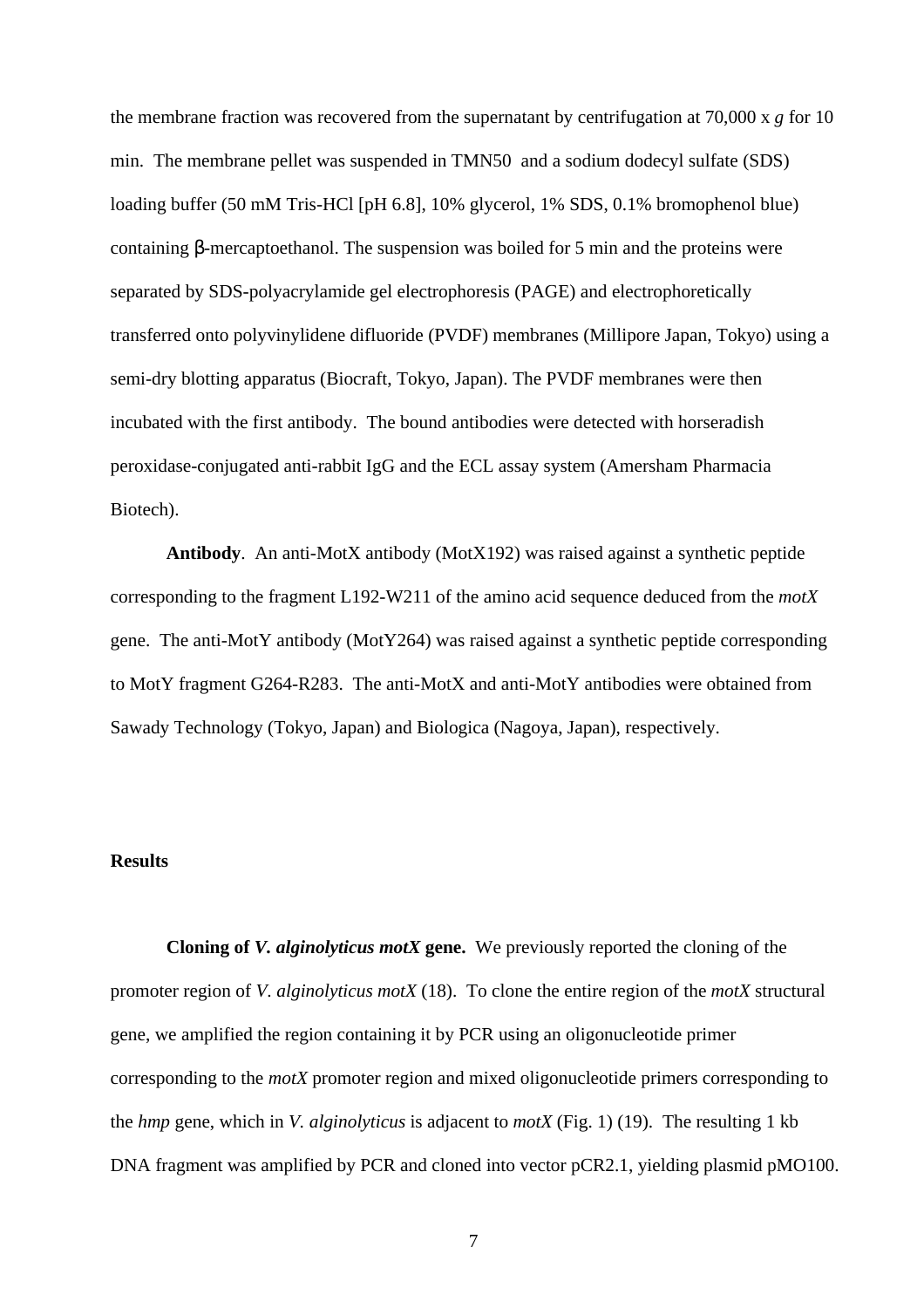The fragment was sequenced (Fig. 2A) and the sequence of the chromosomal *motX* gene was also determined directly to verify that of the cloned fragment. As previously described, the *motX* promoter region contains both the  $54$ -consensus and  $28$ -consensus sequences (18). According to the ORF, the sequence codes for 212 amino acids. A putative rho-independent transcription terminator was found at the end of the gene. Thus, *motX* would be transcribed as a monocistronic message from the chromosome. The predicted amino acid sequence is 94 % and 85 % identical to the *motX* gene products of *V. parahaemolyticus* and *V. cholerae*, respectively (Fig. 2B). The ORF contains a potential transmembrane region near the amino terminus and a relatively large periplasmic region at the carboxy-terminus, according to a hydropathy profile and the positive inside rule as reported previously for *V. parahaemolyticus* (19).

**Characterization of** *V. alginolyticus mot* **mutants.** The *pom* (or *mot*) mutants of *V. alginolyticus*, which possess non-functional yet intact polar flagella, were isolated from the lateral flagella-deficient strain YM4 (29) after the treatment with ethyl methanesulfonate. Of the *mot* mutants, NMB94, NMB115 and NMB119 were unable to swarm when transformed with the plasmid carrying *motY*, *pomA* or *pomB*. However, as shown in Fig. 3A, they were all able to swarm when transformed with plasmid pMO200 carrying the *motX* gene. Therefore, we concluded that the above three mutants resulted from mutations in the *motX* gene. In addition, pMO200 also restored the swarming capability of the *V. parahaemolyticus motX* mutant, LM4170 (Fig. 3B). The *motX* chromosomal region of the three mutants was sequenced. In NMB94 (*motX94*), a two-base deletion (T488 and G489) was found (Fig. 2A), which shifted the reading frame from Cys87 onwards. The NMB115 (*motX115*) and NMB119 (*motX119*) mutants were found to possess substitutions of Ala146 (GCG) to Val (GTG) and of Gln194 (CAG) to amber (TAG), respectively.

**Characterization of mutant MotX.** The A146V mutant NMB115 appeared not to swarm (Fig. 3), but upon prolonged incubation did exhibit motility a little (data not shown).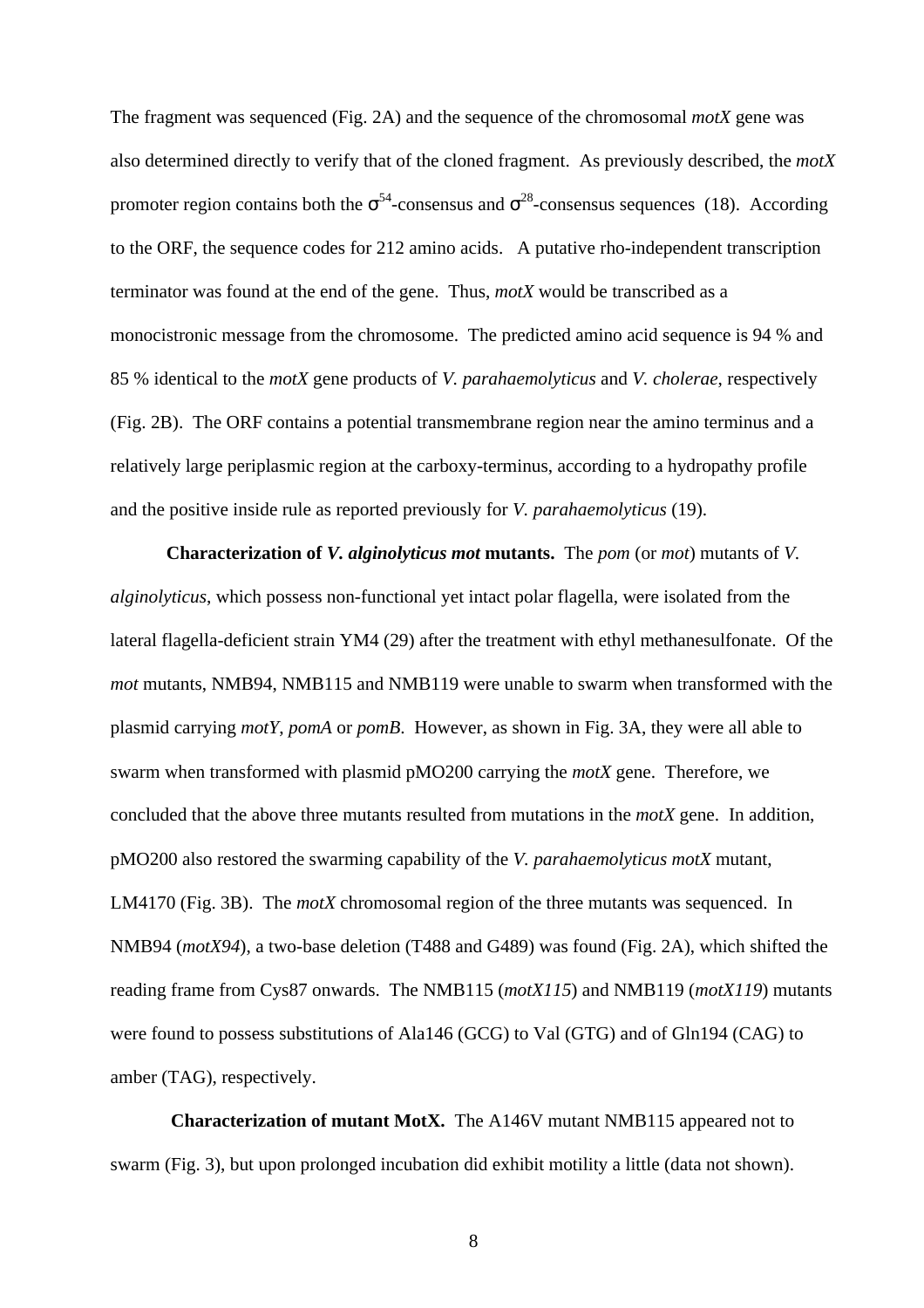NMB115 cells in culture medium actually displayed a slow motile phenotype. The plasmid pMO406, which carries the *motX* gene with the A146V substitution, was introduced into NMB94. The transformant, pMO406/NMB94, swarmed comparably to the wild type (data not shown), suggesting that the A146V mutation by itself may not directly affect flagellar function, rather, it may exert its effects on other factors such as protein stability. As shown in Fig. 4, the MotX protein expressed in NMB115 was detected in smaller amounts compared to the wild-type. This may suggest that the mutant protein of A146V MotX is unstable, yet possibly quite functional. NMB94 harboring pMO400 could swarm equally as well as the wild-type, although pMO400 contains three point mutations in *motX* (data not shown). The amount of MotX expressed from plasmid pMO401 was very high, while expression from plasmids pMO406 and pMO400, which carry the mutant *motX* gene, was low (Fig. 4). Those mutations may affect the expression of the gene or the stability of the protein. It is worth noting that the growth rate of cells carrying pMO401 was not affected.

**Interaction between MotX and MotY** *in vivo***.** It has been reported that MotY of *V. parahaemolyticus*, when produced in *E. coli*, is localized to the membrane only when expressed together with MotX, suggesting that the two interact with each other (19). Here, such possible interaction between MotX and MotY was also examined in *V. alginolyticus*. MotX was detected in the membrane fraction of the wild-type strain, but not in the membrane fraction of the *motY* mutant, VIO542. However, MotX was detected in the membrane fraction of the *motY* mutant harboring the plasmid pIO6, which carries *motY* (Fig. 5A). We suggest that MotX, expressed from the chromosome of VIO542, is stabilized in the membrane by MotY expressed from the plasmid. Symmetrically, MotY was detected in the membrane of the *motX* mutant NMB94 when harboring the plasmid pMO401 carrying *motX*, although it could not be detected when harboring the vector plasmid (Fig. 5B). These results suggest that MotX and MotY interact and mutually stabilize each other in the membrane of *V. alginolyticus*.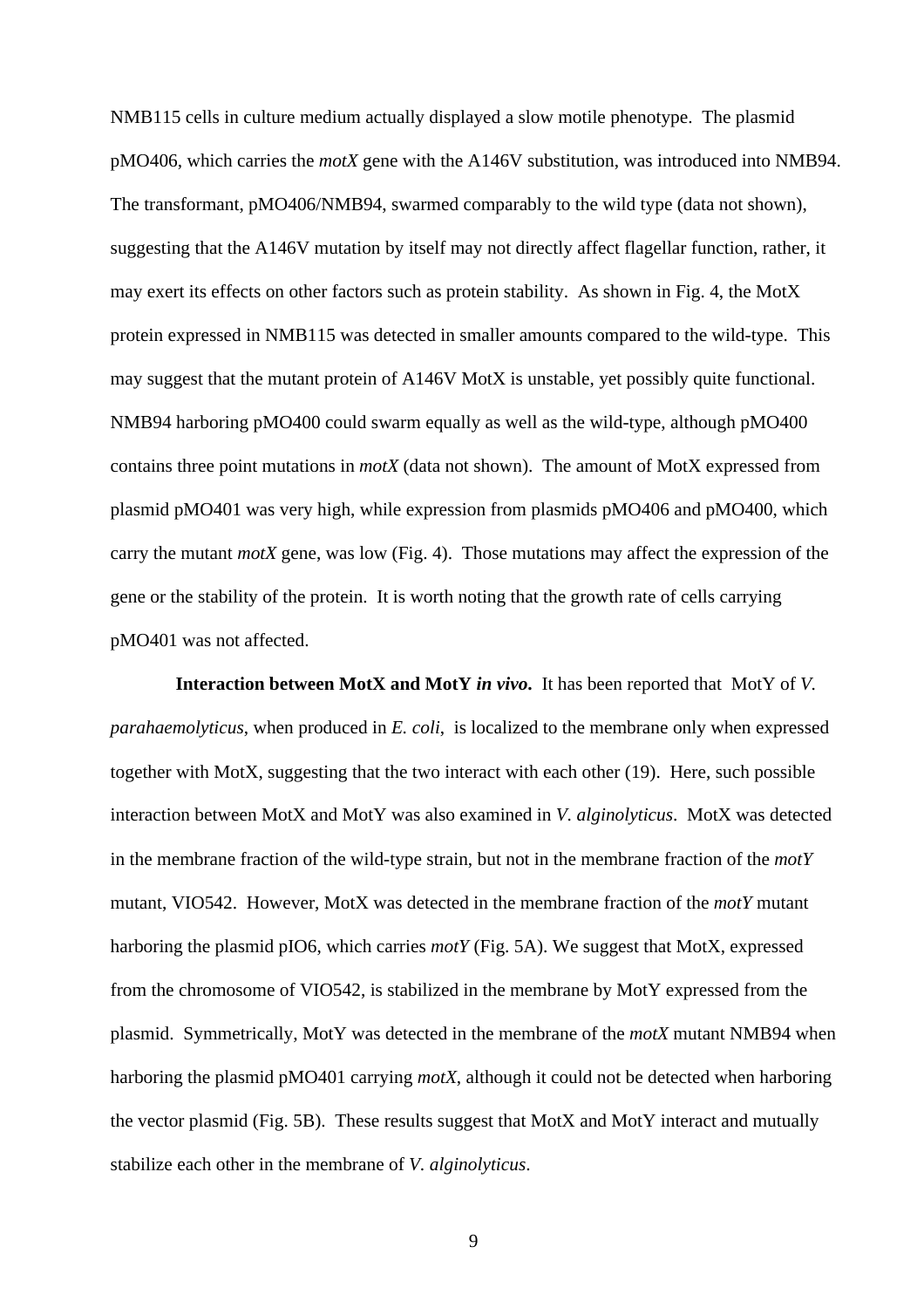**Multicopy** *motX* **suppresses** *motY* **mutation.** As described above, MotX and MotY help to stabilize each other. If this stabilization is indeed the main function of one of these two proteins, then one should find that overexression of one should help to overcome a deficiency of the other. This appears to be true for MotY. The non-swarming MotY mutants VIO542, whose mutation site has not been determined and NMB117, which possesses an amber (TAG) mutation at position Gly32, both recovered swarming capacity when transformed with pMO401, a motXcontaining plasmid.

On the other hand, plasmid-derived MotY was not capable of rescuing *motX* mutations (data not shown). This suggests, however, that MotY might not be required for mechanical motor function *per se*, but may stabilize or support the structure of MotX in the membrane and permit normal function. On the other hand, MotX, in addition to its role in stabilizing MotY, may be more directly involved in the motor function of the *V. alginolyticus* Na<sup>+</sup>-type flagella, potentially assisting in torque generation.

#### **Discussion**

We cloned the entire region of the *motX* gene of *V. alginolyticus*. The predicted amino acid sequence of *V. alginolyticus motX* has 94% identity with *V. parahaemolyticus motX*, and 85% identity with *V. cholerae motX*. The putative transmembrane regions have relatively low similarity, as it is the case for MotY among the *Vibrio* spp. (21). If the transmembrane regions were contributing to function or channel formation, one would expect them to display high similarity. In this case, the transmembrane region may not have a special function other than to simply anchor the protein in the membrane. We are in the process of trying to exchange the MotX transmembrane region with that from other membrane proteins.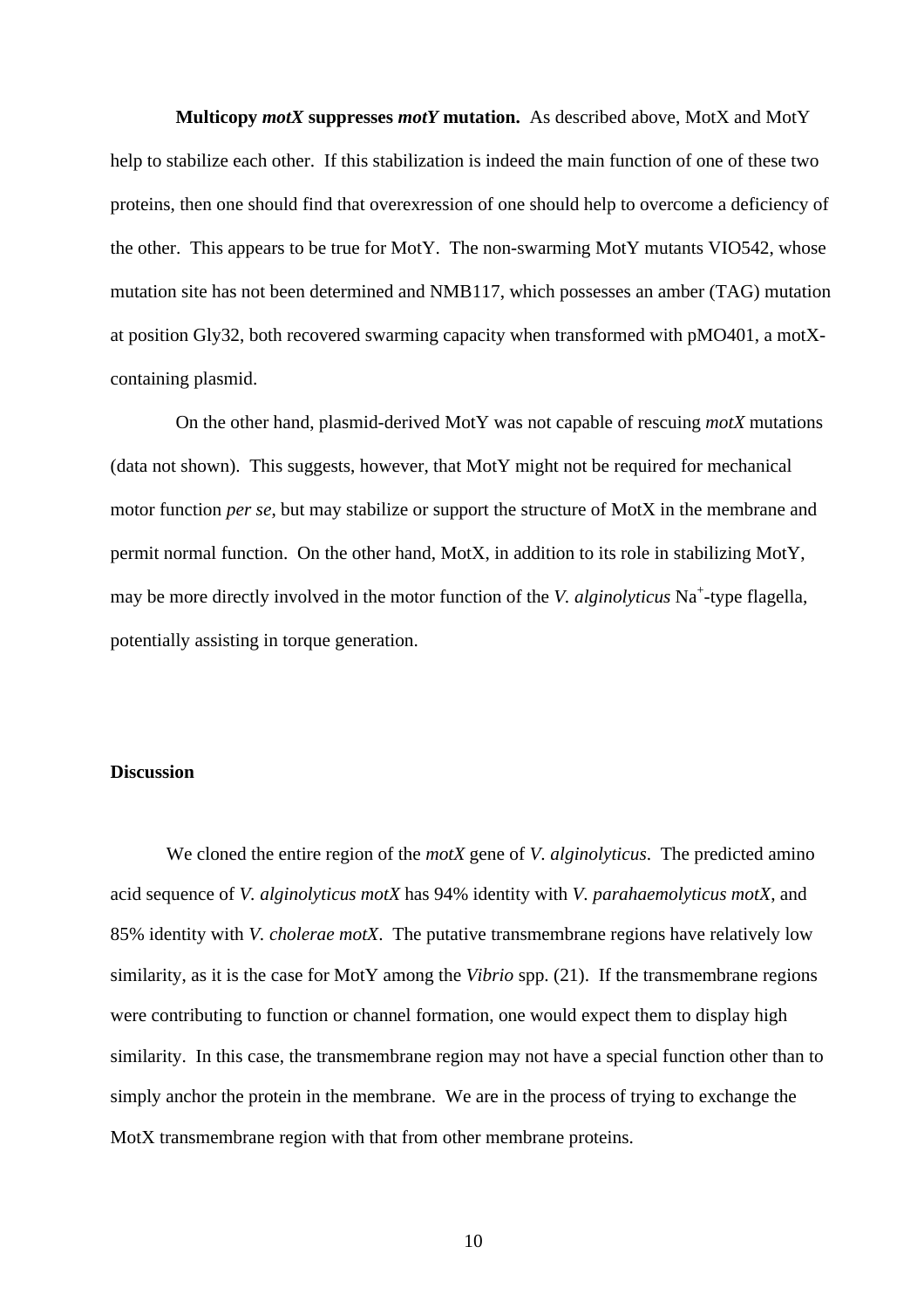By using the cloned gene, we identified three *motX* mutants, NMB94, NMB115 and NMB119. Western blot analysis of different mutant proteins showed that NMB115 MotX A146V protein levels are significantly lower compared to wild-type when both proteins are expressed from identical plasmids (Fig. 4). When a plasmid containing *motX* with the NMB115 A146V mutation was introduced back into NMB115 cells, the mutant cells recovered motility similar to wild-type cells. Taken together, these results suggest that NMB115 may produce functional protein, but just not in the amount required to produce a complement of functional flagella. Most likely, the A146V mutation has a negative effect on MotX stability, and a further look at this mutant may help reveal details about the kinetics of MotX and flagellar turnover.

The motor genes of *V. cholerae* and *V. alginolyticus* are homologous, and the polar flagellum of *V. cholerae* is sodium driven (35, 36). Deletion strains defective in *pomA*, *pomB*, *motX*, or *motY* of *V. cholerae*, which are non-motile, became weakly motile when *E. coli motA* and *motB* genes are introduced (37). *E. coli* proton motor components can restore function to a *Vibrio* sodium motor lacking MotX and MotY, but this hybrid motor is driven by the protonmotive force rather than by sodium. We therefore propose that MotX and MotY determine the ion specificity for the sodium motor.

It has been reported that overexpression of MotX, but not MotY, kills *E. coli* (19), and that this was exacerbated by addition of  $Na<sup>+</sup>$  to the medium. Furthermore, amiloride, which is a known inhibitor of sodium channels in animal cells as well as  $Na<sup>+</sup>$ -driven flagellar motors, protected against the deleterious effects of MotX induction. This would suggest that MotX is involved in sodium metabolism and may be a component of the motor's sodium channel. However, in this study, when MotX was over-produced in *Vibrio* cells, the growth of the cells was not affected. This discrepancy between the *Vibrio* and *E. coli* results may be explained by differences in expression levels, by an inhibition in channel formation in *Vibrio* cells, or that MotX affects only the sodium channels of *E. coli*. On the other hand, PomA and PomB were recently purified as a complex and it was shown that they could catalyze sodium influx in reconstituted proteoliposomes (23). This is not inconsistent with the hypothesis that MotX acts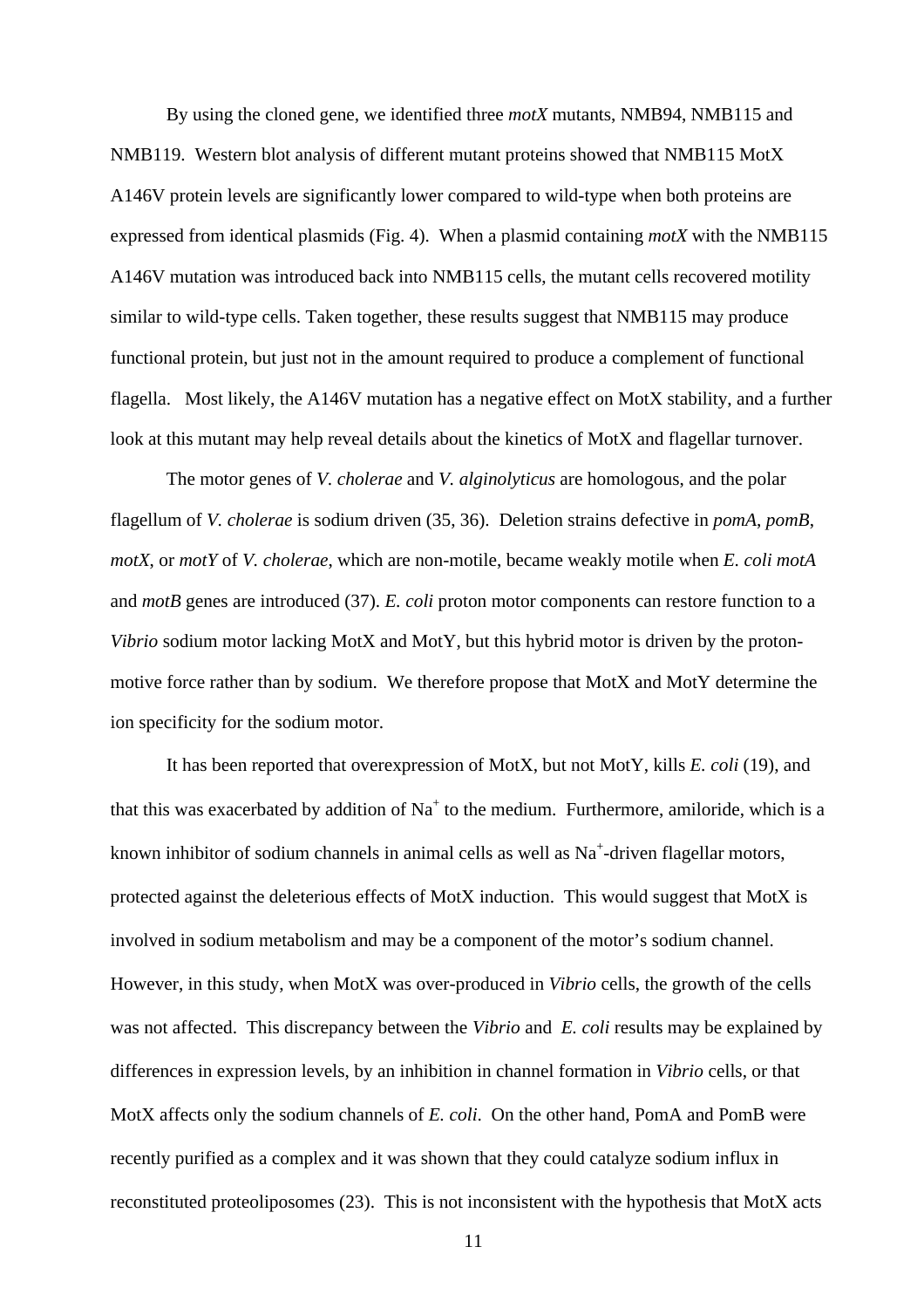to modulate an ion channel composed of PomA and PomB. If this hypothesis were true, the sodium influx allowed by the PomA/B complex should be enhanced by the addition of MotX. However, MotX and MotY did not co-purify with the PomA/B complex, implying that their interaction with the PomA/B complex is weak.

MotX and MotY seem to stabilize each other in *V. alginolyticus* (Fig.5). It has been shown that MotY of *V. parahaemolyticus* is stabilized in the presence of MotX when overexpressed in *E. coli*. In addition, MotY was localized in the membrane in the presence of MotX, and found in the cytoplasm in its absence. However, MotX is stable without MotY in *E. coli*, a contrast with *Vibrio* that may be due to differences in their expression systems. Alternatively, the level of expression of MotX, which was high enough in *E. coli* to be detected by Coomassie blue staining, may affect the stability of MotX. In the present work, MotX was overexpressed in *Vibrio*, but not at a level detectable by Coomassie blue staining.

Here, we also demonstrate that overexpression of MotX could suppress *motY* mutations (Fig.6), and propose that MotX may interact with the PomA/B complex even in the absence of MotY. Therefore, the role of MotY might be limited to anchoring or stabilizing MotX. The putative transmembrane region of MotX is reasonably hydrophobic and predicted to form an helical structure. In contrast, the putative transmembrane region of MotY, as suggested previously (20), is not as hydrophobic and unlikely to form an -helix. MotY by itself can be recovered as a cytoplasmic protein, without MotX (19), and because of this we strongly suspect that MotY is not a membrane-embedded protein, even though a transmembrane region was predicted from the sequence (20, 21). A reliable biochemical study will be necessary to absolutely determine the localization of MotX and MotY, and is sure to help elucidate their true functions.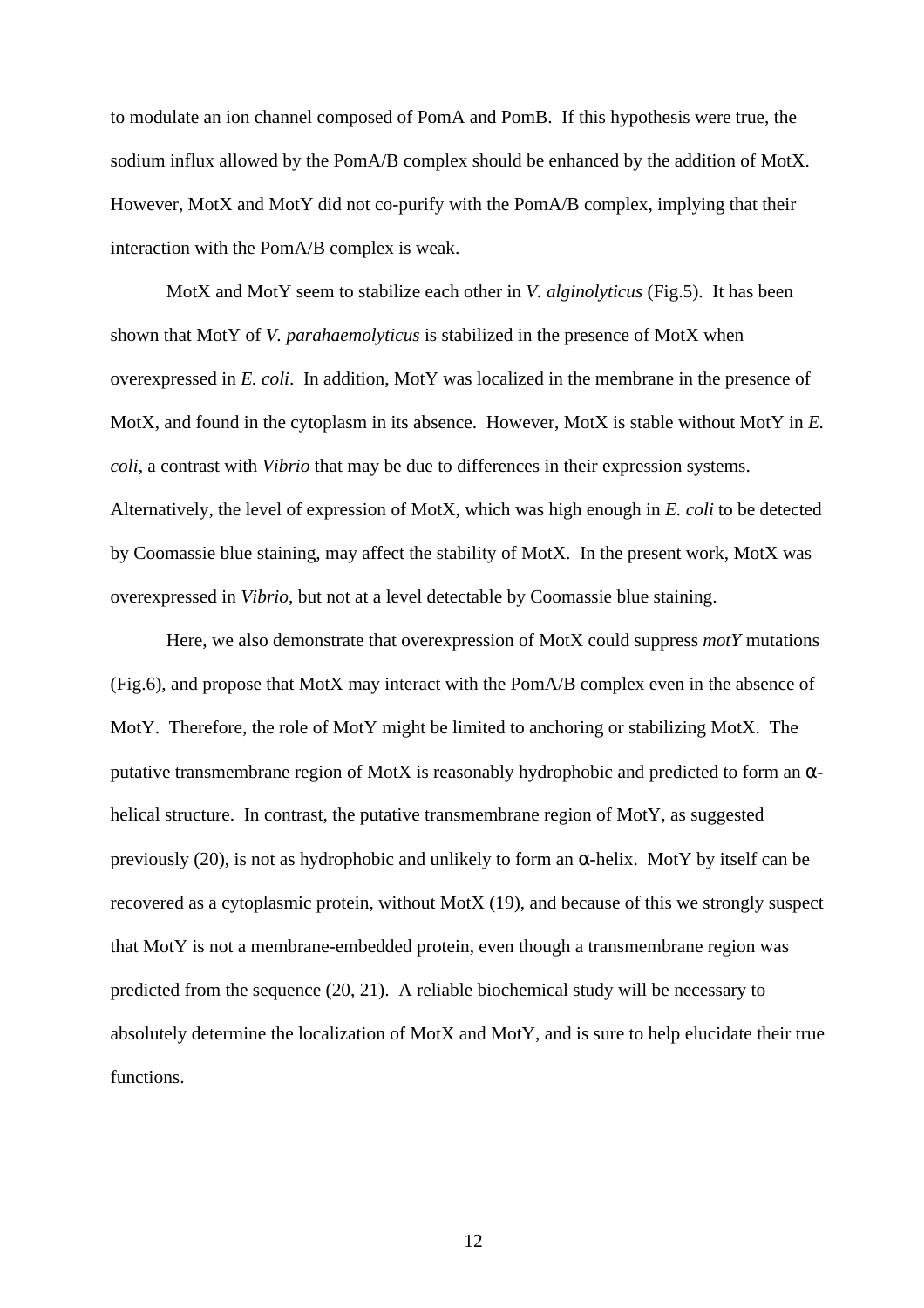# **Acknowledgments**

This work was supported in part by grants-in-aid for scientific research from the Ministry of Education, Science and Culture of Japan (to M.H. and T.Y.), and the Japan Society for the Promotion of Science (to Y.A.).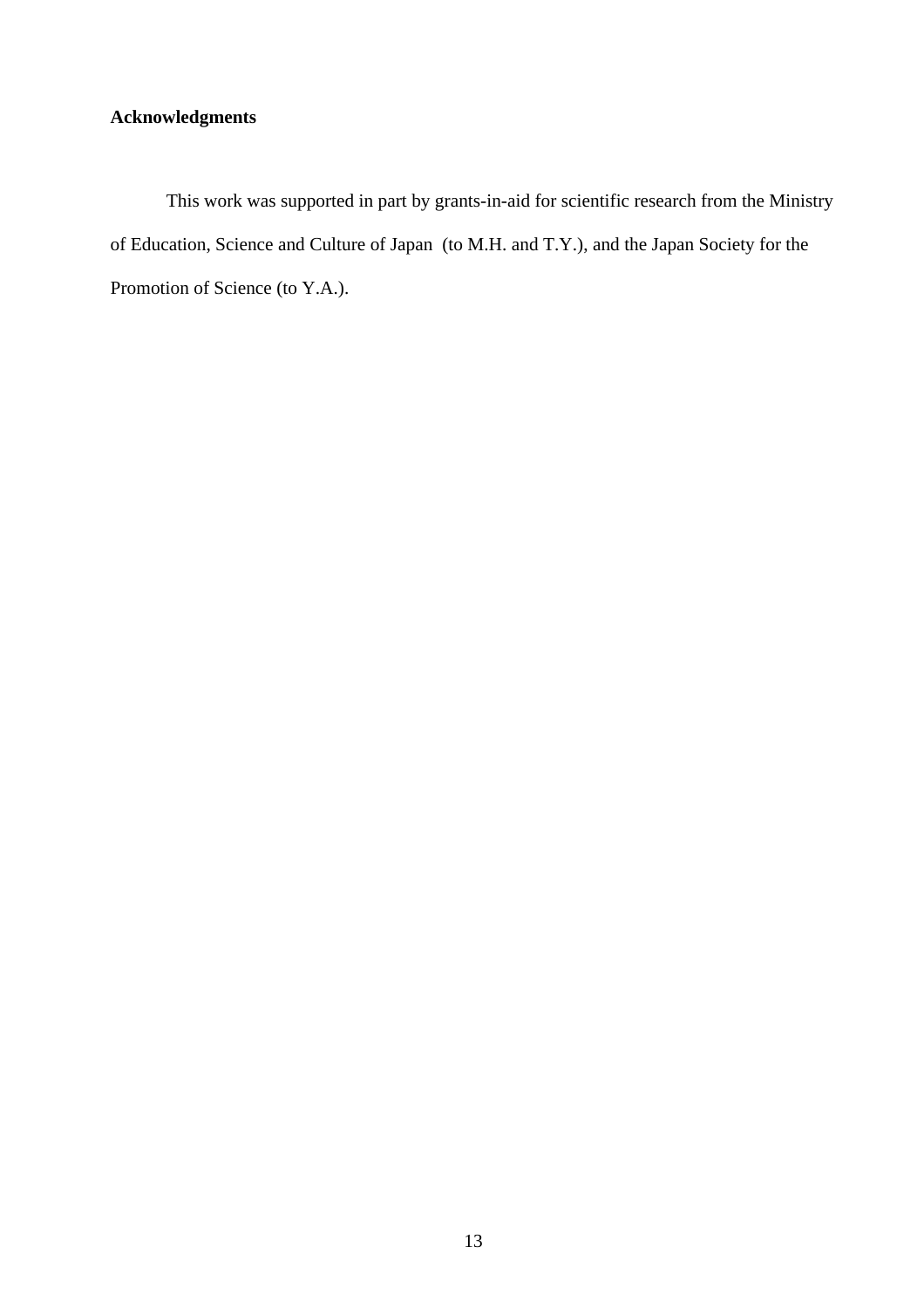#### **References**

- 1. Blair, D. F. (1995) How bacteria sense and swim. *Annu. Rev. Microbiol.* **49**, 489-522
- 2. Imae, Y. and Atsumi, T. (1989) Na<sup>+</sup>-driven bacterial flagellar motors. *J. Bioenerg. Biomemb.* **21**, 705-716
- 3. Yorimitsu, T. and Homma, M. (2001) Na<sup>+</sup> -driven flagellar motor of *Vibrio*. *Bba-Bioenergetics* **1505**, 82-93
- 4. DeRosier, D. J. (1998) The turn of the screw: The bacterial flagellar motor. *Cell* **93**, 17-20
- 5. Macnab, R. (1996) Flagella and motility, in *Eschericia coli and Salmonella.* (Neidhardt, F.C. chief-ed.) pp.123-145, American Society for Microbiology, Washington, D.C.
- 6. Dean, G. D., Macnab, R. M., Stader, J., Matsumura, P., and Burks, C. (1984) Gene sequence and predicted amino acid sequence of the MotA protein, a membrane-associated protein required for flagellar rotation in *Escherichia coli*. *J. Bacteriol.* **159**, 991-999
- 7. Stader, J., Matsumura, P., Vacante, D., Dean, G. E., and Macnab, R. M. (1986) Nucleotide sequence of the *Escherichia coli* MotB gene and site-limited inccorporation of its product into the cytoplasmic membrane. *J. Bacteriol.* **166**, 244-252
- 8. Zhou, J. D., Fazzio, R. T., and Blair, D. F. (1995) Membrane topology of the MotA protein of *Escherichia coli*. *J. Mol. Biol.* **251**, 237-242
- 9. Zhou, J., Sharp, L. L., Tang, H. L., Lloyd, S. A., Billings, S., Braun, T. F., and Blair, D. F. (1998) Function of protonatable residues in the flagellar motor of *Escherichia coli*: a critical role for Asp 32 of MotB. *J. Bacteriol.* **180**, 2729-2735
- 10. Chun, S. Y. and Parkinson, J. S. (1988) Bacterial motility: membrane topology of the *Escherichia* MotB protein. *Science* **239**, 276-278
- 11. De Mont, R. and Vanderleyden, J. (1994) The C-terminal sequence conservation between OmpA-related outer membrane proteins and MotB suggests a common function in both gram- positive and gram-negative bacteria, possibly in the interaction of these domains with peptidoglycan. *Mol. Microbiol.* **12**, 333-334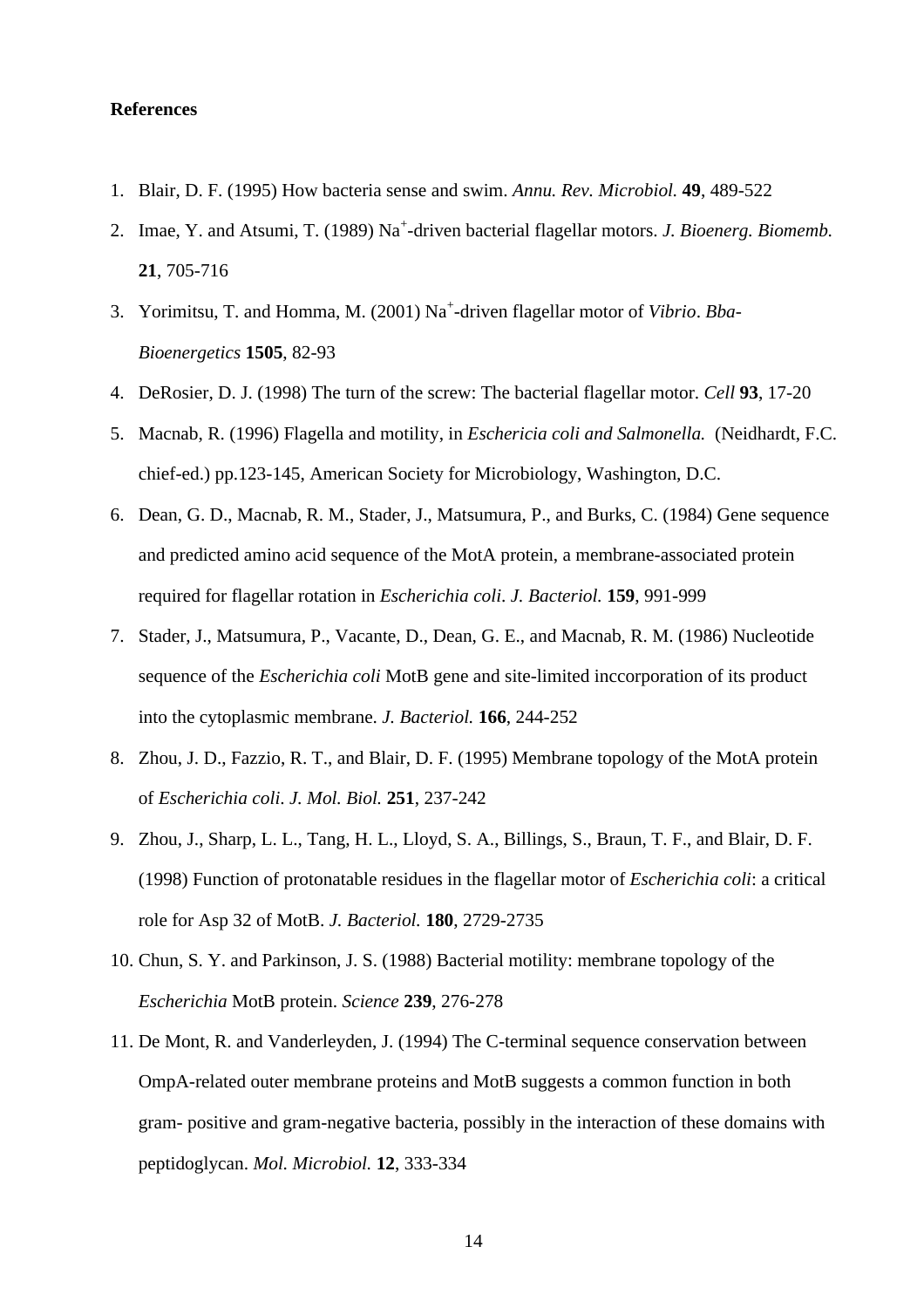- 12. Blair, D. F. and Berg, H. C. (1990) The MotA protein of *E. coli* is a proton-conducting component of the flagellar motor. *Cell* **60**, 439-449.
- 13. Sharp, L. L., Zhou, J. D., and Blair, D. F. (1995) Features of MotA proton channel structure revealed by tryptophan-scanning mutagenesis. *Proc. Natl. Acad. Sci. USA* **92**, 7946-7950
- 14. Sharp, L. L., Zhou, J. D., and Blair, D. F. (1995) Tryptophan-scanning mutagenesis of MotB, an integral membrane protein essential for flagellar rotation in *Escherichia coli*. *Biochemistry* **34**, 9166-9171
- 15. Lloyd, S. A., Whitby, F. G., Blair, D. F., and Hill, C. P. (1999) Structure of the C-terminal domain of FliG, a component of the rotor in the bacterial flagellar motor. *Nature* **400**, 472- 475
- 16. Zhou, J. D., Lloyd, S. A., and Blair. D. F. (1998) Electrostatic interactions between rotor and stator in the bacterial flagellar motor. *Proc. Natl. Acad. Sci. USA* **95**, 6436-6441
- 17. Asai, Y., Kojima, S., Kato, H., Nishioka, N., Kawagishi, I., and Homma, M. (1997) Putative channel components for the fast-rotating sodium-driven flagellar motor of a marine bacterium. *J. Bacteriol.* **179**, 5104-5110
- 18. Furuno, M., Nishioka, N., Kawagishi, I., and Homma, M. (1999) Suppression by the DNA fragment of the *motX* promoter region on long flagellar mutants of *Vibrio alginolitycus*. *Microbiol. Immunol.* **43**, 39-43
- 19. McCarter, L. L. (1994) MotX, the channel component of the sodium-type flagellar motor. *J. Bacteriol.* **176**, 5988-5998
- 20. McCarter, L. L. (1994) MotY, a component of the sodium-type flagellar motor. *J. Bacteriol.* **176**, 4219-4225
- 21. Okunishi, I., Kawagishi, I., and Homma, M. (1996) Cloning and characterization of *motY*, a gene coding for a component of the sodium-driven flagellar motor in *Vibrio alginolyticus. J. Bacteriol.* **178**, 2409-2415
- 22. Yorimitsu, T., Sato, K., Asai,Y., Kawagishi, I., and Homma, M. (1999) Functional interaction between PomA and PomB, the Na<sup>+</sup> -driven flagellar motor components of *Vibrio alginolyticus*. *J. Bacteriol.* **181**, 5103-5106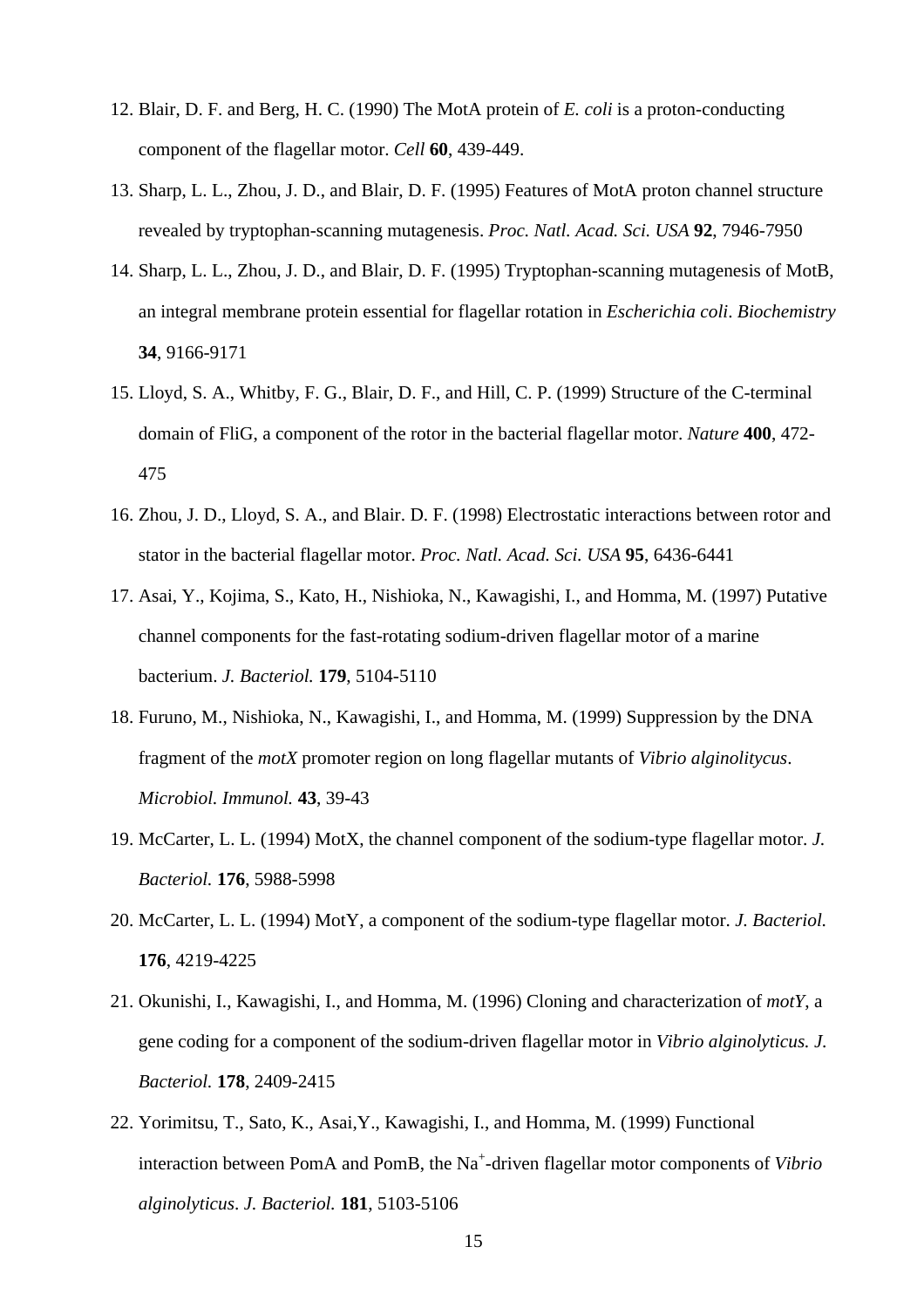- 23. Sato, K. and Homma, M. (2000) Functional reconstitution of the Na<sup>+</sup>-driven polar flagellar motor component of *Vibrio alginolyticus. J. Biol. Chem.* **275**, 5718-5722
- 24. Sato, K. and Homma, M. (2000) Multimeric structure of PomA, the Na<sup>+</sup>-driven polar flagellar motor component of *Vibrio alginolytiucs*. *J. Biol. Chem.* **275**, 20223-20228
- 25. Yorimitsu, T., Sato, K., Asai, Y., and Homma, M. (2000) Intermolecular cross-linking between the periplasmic loop<sub>3-4</sub> regions of PomA, a component of the Na<sup>+</sup>-driven flagellar motor of *Vibrio alginolyticus. J. Biol. Chem.* **275**, 31387-31391
- 26. Asai, Y., Shoji, T., Kawagishi, I., and Homma, M. (2000) Cystein-scanning mutagenesis of the periplasmic loop regions of PomA, a putative channel component of the sodium-driven flagellar motor in *Vibrio alginolyticus*. *J. Bacteriol.* **182**, 1001-1007
- 27. Asai, Y., Kawagishi, I., Sockett, R. E., and Homma, M. (1999) Hybrid motor with the H<sup>+</sup>and Na<sup>+</sup> -driven components can rotate *Vibrio* polar flagella by using sodium ions. *J. Bacteriol.* **181**, 6322-6338
- 28. Asai, Y., Sockett, R. E., Kawagishi, I., and Homma, M. (2000) Coupling specificity of chimeras between H<sup>+</sup>- and Na<sup>+</sup>-driven motor proteins, MotB and PomB, in *Vibrio* polar flagella. *EMBO J.* **19**, 3639-3648
- 29. Kawagishi, I., Maekawa, Y., Atsumi, T., Homma, M., and Imae, Y. (1995) Isolation of the polar and lateral flagellum-defective mutants in *Vibrio alginolyticus* and identification of their flagellar driving energy sources. *J. Bacteriol.* **177**, 5158-5160
- 30. Grant, S. G., Jessee, J., Bloom, F. R., and Hanahan, D. (1990) Differential plasmid rescue from transgenic mouse DNAs into *Escherichia coli* methylation-restriction mutants. *Proc. Natl. Acad. Sci. USA* **87**, 4645-4659
- 31. Bartolome, B., Jubete, Y., Martinez, E., and Cruz, F. d. l. (1991) Construction and properties of a family of pACY184-derived cloning vectors compatible with pBR322 and its derivatives. *Gene.* **102**, 75-78
- 32. Sambrook, J., Fritsch, E. F., and Maniatis, T. (1989) *Molecular cloning : A Laboratory Manual,* 2nd eddition, Cold Spring Harbor Laboratory, New York.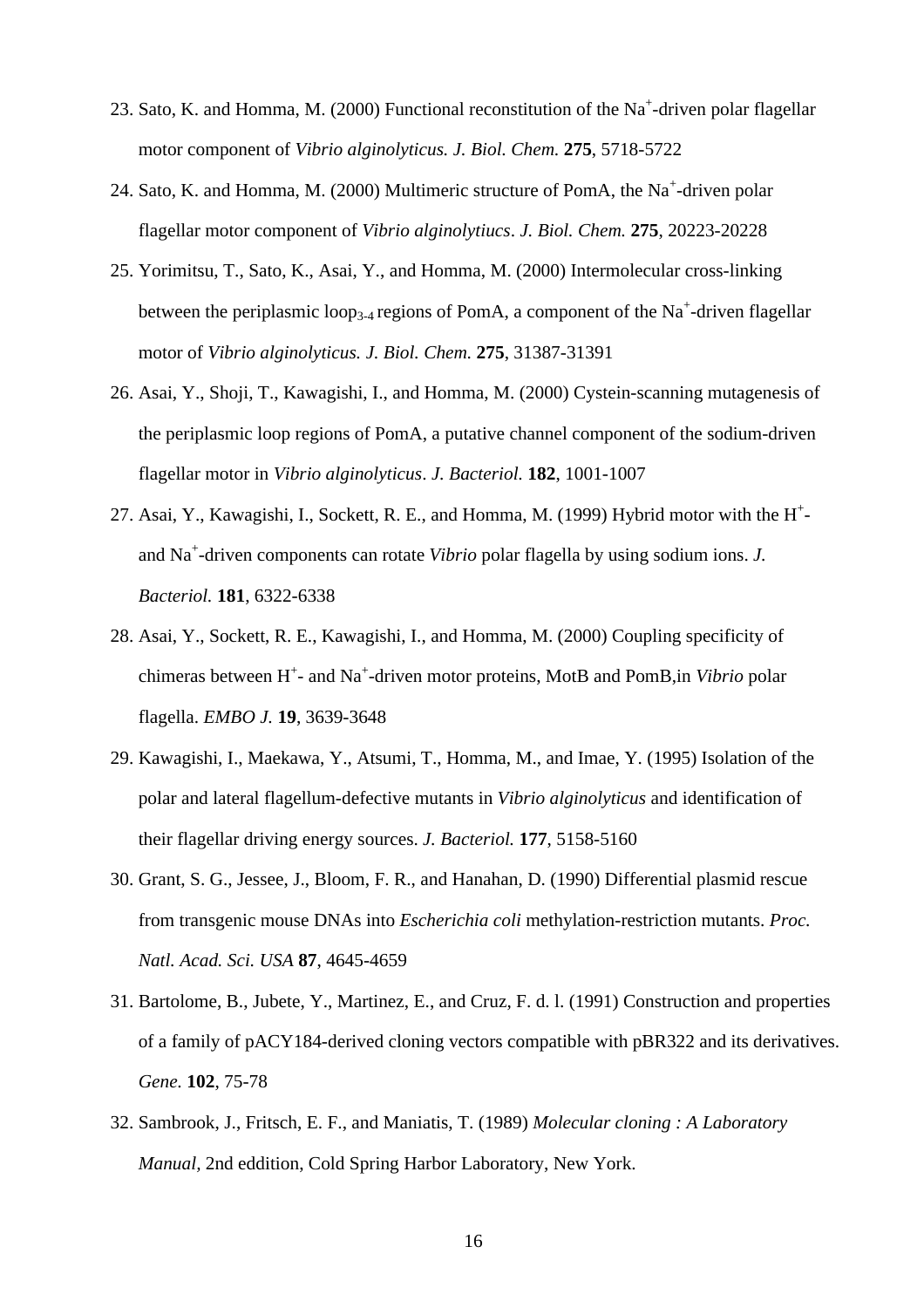- 33. Kawagishi, I., Okunishi, I., Homma, M. and Imae, Y. (1994) Removal of the periplasmic DNase before electroporation enhances efficiency of transformation in a marine bacterium *Vibrio alginolyticus*. *Microbiology* **140**, 2355-2361
- 34. Kojima, S., Asai, Y., Atsumi, T., Kawagishi, I., and Homma, M. (1999) Na<sup>+</sup>-driven flagellar motor resistant to phenamil, an amiloride analog, caused by mutations of putative channel components. *J. Mol. Biol.* **285**, 1537-1547
- 35. Hase, C. C. and Mekalanos, J. J. (1999) Effects of changes in membrane sodium flux on virulence gene expression in *Vibrio cholerae*. *Proc. Natl. Acad. Sci.* USA **96**, 3183-3187
- 36. Kojima, S., Yamamoto, K., Kawagishi, I., and Homma, M. (1999) The polar flagella motor of *Vibrio cholerae* is driven by an Na<sup>+</sup> motive force. *J. Bacteriol.* **181**, 1927-1930
- 37. Gosink, K. K. and Hase, C. C. (2000) Requirements for conversion of the Na<sup>+</sup>-driven flagellar motor of *Vibrio cholerae* to the H<sup>+</sup>-driven motor of *Escherichia coli*. *J. Bacteriol.* **182**, 4234-4240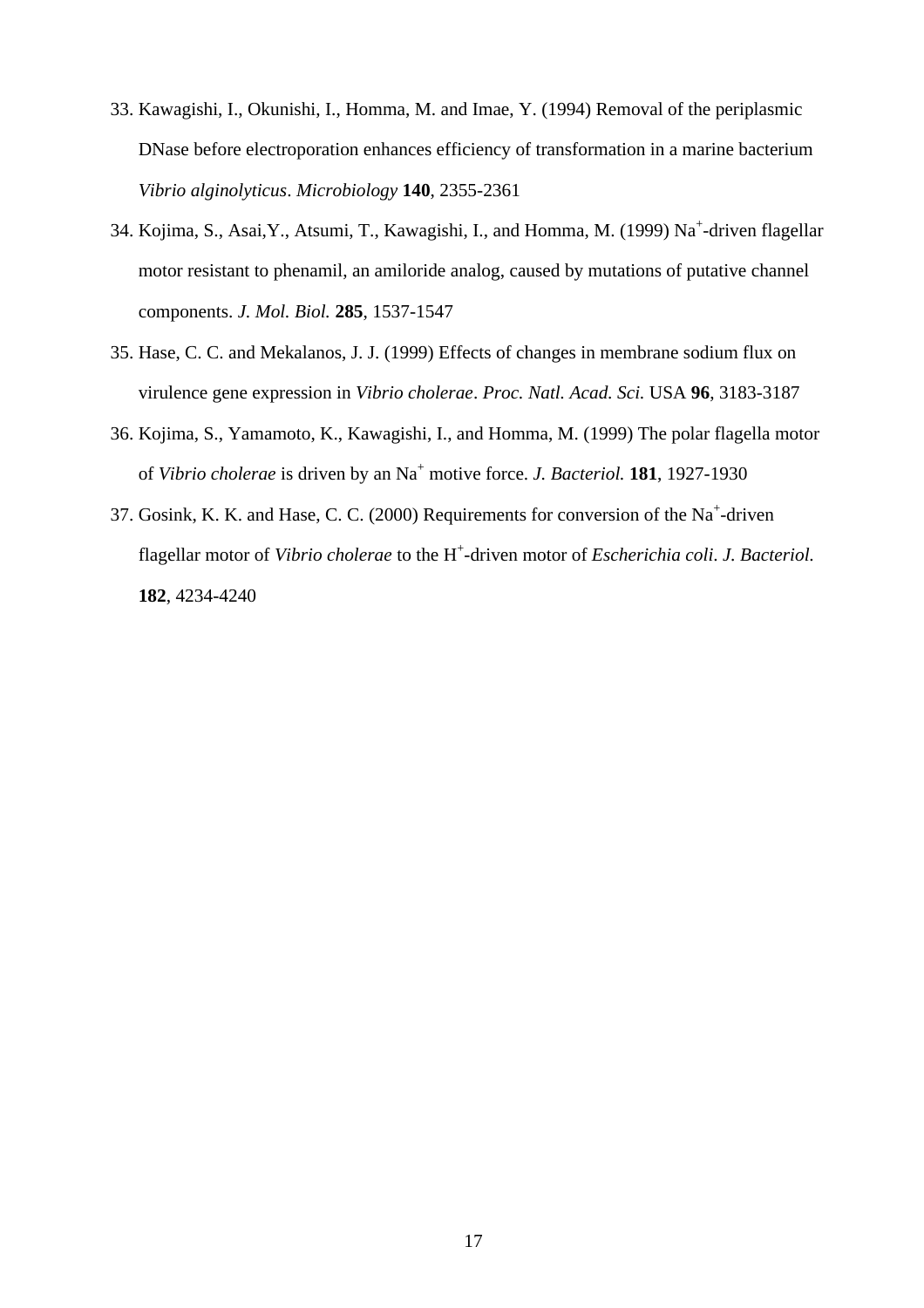#### **Figure legends**

Fig. 1. (A) Map of the chromosomal region flanking the *motX* gene. The arrows show the PCR primers used to clone *motX*. (B) Restriction maps of the plasmids. The white boxes represent the vector part of pSU21 and pSU41, and the arrows indicate the direction of transcription from the *lac* promoter. The inserted fragments are indicated by solid lines. Abbreviations: B, *Bam*HI; H, *Hin*dIII; E, *Eco*RI; Sp, *Sph*I; X, *Xho*I; C, *Cla*I; EV, *Eco*RV.

Fig. 2. (A) The nucleotide and deduced amino acid sequences of *V. alginolyticus motX*. The putative Shine-Dalgarno sequence is underlined. The  $54$ - and  $28$ -consensus sequences are indicated by double underlines. Chavrons indicate inverted repeats. The C-terminal sequence corresponding to the synthetic peptide used for antibody production is enclosed by a box. The sequence data have been submitted to the DDBJ/EMBL/GenBank databases under accession number (AB070443). (B) Alignment of MotX of *V. alginolyticus*, *V. parahaemolyticus* and *V. cholerae* . The putative transmembrane region (TM) is enclosed by a box. Va, *V. alginolyticus*; Vp, *V. parahaemolyticus*; Vc, *V. cholerae*.

Fig. 3. Swarming abilities of various *motX* mutants harboring *V. alginolyticus motX*. Fresh colonies of NMB94, NMB115, NMB119 (A), and LM4170 (B) harboring pSU41 (vector) or pMO200 (*motX*) were inoculated in triplicate on 0.3% agar-VC plates containing chloramphenicol and incubated at 30 ºC for 6 h (A) and 9 h (B).

Fig. 4. Detection of MotX. The membrane fractions from cells were prepared as described in Materials and Methods. Thirty micrograms of protein (except for pMO401 (wt) which contained 10 μg protein) from the membrane fraction was subjected to SDS-PAGE and analyzed by immuno-blotting using anti-MotX antibody. From right to left, YM4; NMB115;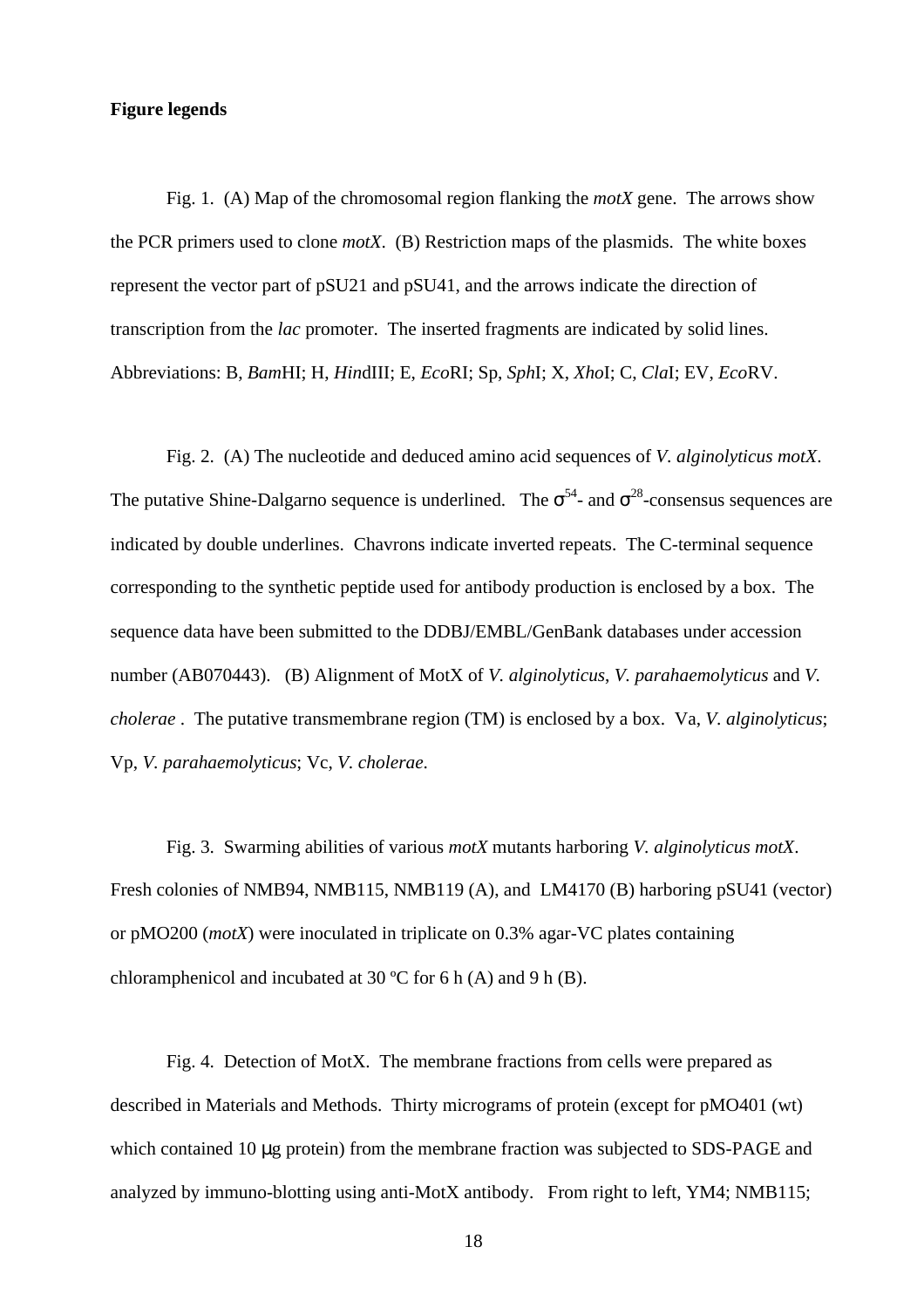NMB94 transformed with pSU41 (vector), with pMO401 (wt), with pMO400 (A7L, A8G, I62T), and with pMO406 (A146V).

Fig. 5. Stability of MotX and MotY. (A) The membranes of NMB94 and VIO542, harboring pSU41 (vector) or pIO6 (*motY*), were prepared and subjected to SDS-PAGE and immuno-blotting using anti-MotX antibody. (B) The membranes of NMB94 and VIO542, harboring pSU41 (vector) or pMO401 (*motX*), were prepared and subjected to SDS-PAGE and immuno-blotting using anti-MotY antibody.

Fig. 6. Suppression of the swarm-defective *motY* mutations by MotX. Fresh colonies of VIO542 and NMB117 harboring pSU41 (vector) or pMO401 (*motX*) were inoculated in triplicate on 0.25% agar-VPG plates containing kanamycin and incubated at 30 °C for 24 h.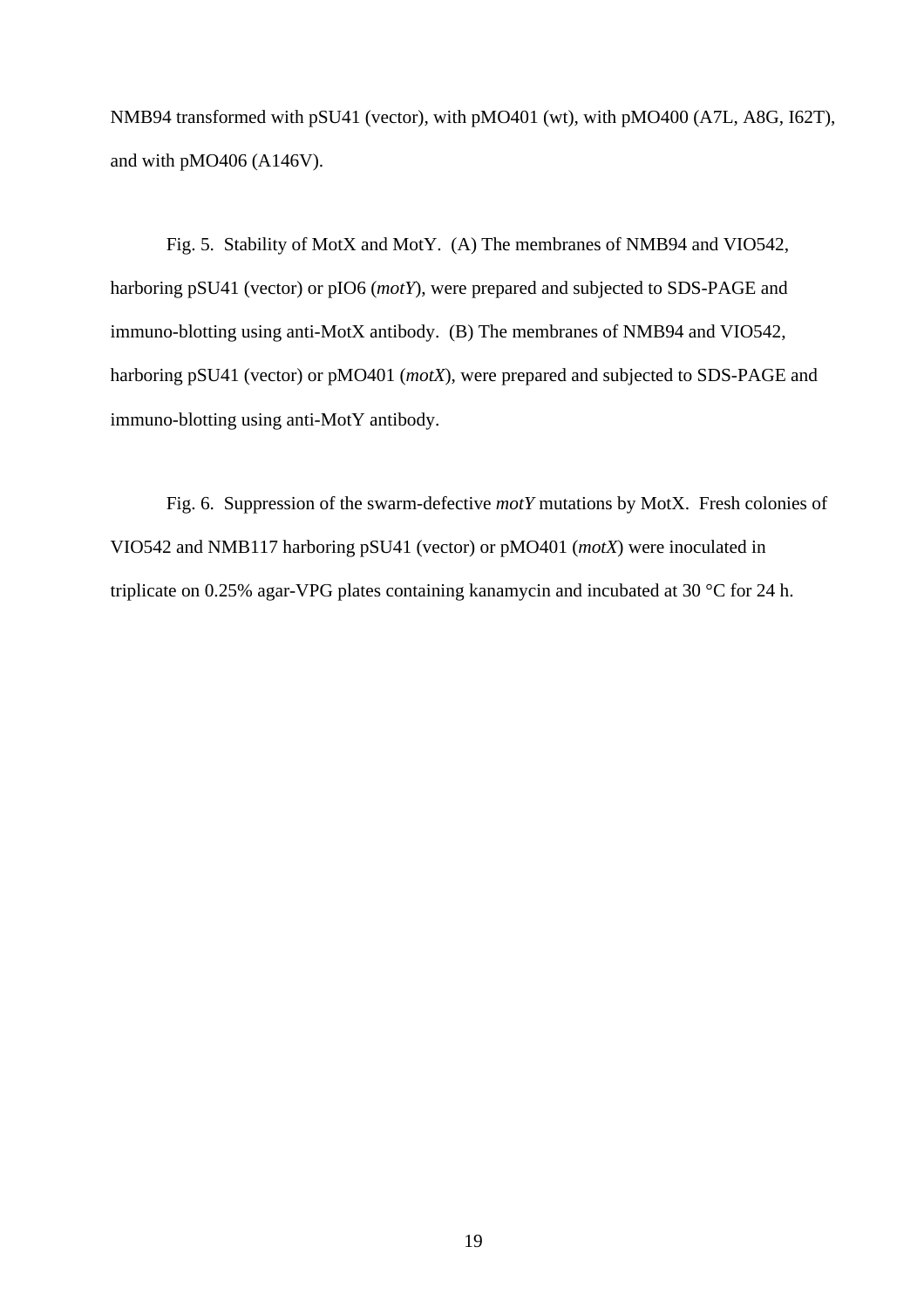(A)



Fig. 1. Okabe et al.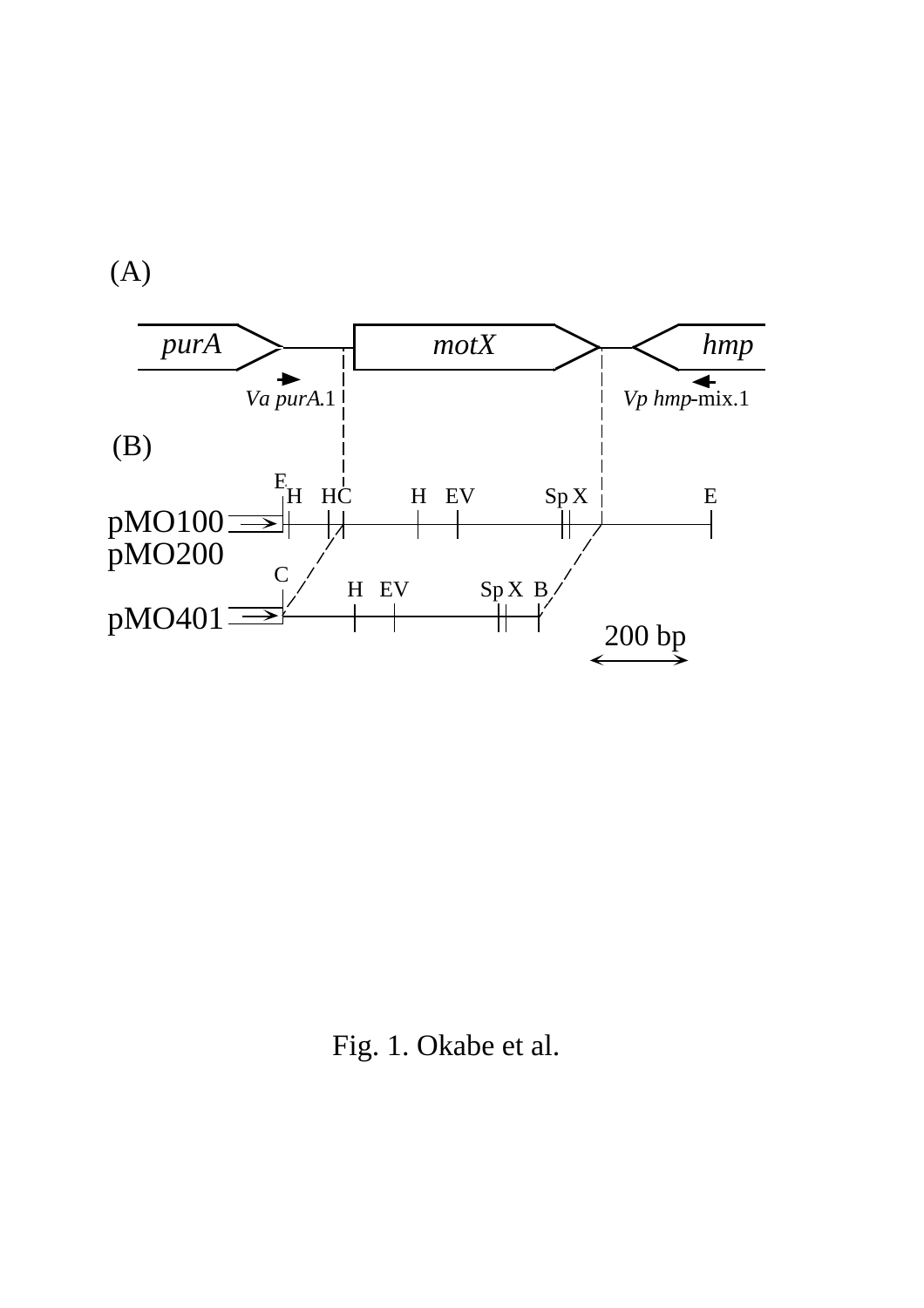| А<br>1. | $purA$ --><br>HindIII<br>>>>>>>>>>>>><br>$\begin{array}{c} \begin{array}{c} < \\ < \end{array} \end{array}$<br>AAGCTTAATTGATAGTCGTTAAAGATTGCAAAAGCCGACCTTCTGGTCGGCTTTTTTGTA | 60  |
|---------|-----------------------------------------------------------------------------------------------------------------------------------------------------------------------------|-----|
|         | A                                                                                                                                                                           |     |
| 61      | TCTGAACAAAAAACGGCAGTGATTCTCATATGGCAAATTTTTGCCGCTGAGTCTAAGTCA                                                                                                                | 120 |
| 121     | HindIII<br>GAGGCAAAAATTGTCTAAAGCTTAGCTGGTTTTTGCCGATAAGGTTATCAAGCAGAGGAG                                                                                                     | 180 |
| 181     | RBS<br>$motX \rightarrow$<br>ATCCTTCATCGATCTTTGGTTTCTTAGATACCTTAAAGAGTACGTTTATGAAGTTACGAA<br>M K L R T                                                                      | 240 |
| 241     | CAGTGGCTGCTTCACTGTTATTGACCTTGGTAGCTACCACAGCGAAAGCCAATGTTGCTG<br>V A A S L L L T L V A T T A K A N V A D                                                                     | 300 |
| 301     | HindIII<br>ATGTGGGGGCCCCAGTTCCTATCTACACCGAAGCAGAGCTGATAAAGCTTATTGAGCAAA<br>V G A P V P I Y T E A E L I K L I E O N                                                          | 360 |
| 361     | ATAAGCACTTACAACGTGTGCGCGCTGATAACTGCCAGCTGGTGGAGGATATCGTTGCTC<br>K H L Q R V R A D N C Q L V E D I V A R                                                                     | 420 |
| 421     | GTGCGACTCGAATTAACTTGCCCGCTTATGAATTTCTGTACGGCGACATGTTGGCGTGGG<br>A T R I N L P A Y E F L Y G D M L A W G                                                                     | 480 |
| 481     | (motX94)<br>GTGTGTGTCGAGCAAGATGTCGAACTGGGCCTTTACTACATCGAAAATGCAGCACATC<br>V C V E Q D V E L G L Y Y I E N A A H Q                                                           | 540 |
| 541     | AGGGATTACCTGCCGCGCTAGAGCAGATTGGTCGATACTATTCGCGTGGCACTTTAGTGC<br>G L P A A L E Q I G R Y Y S R G T L V Q                                                                     | 600 |
| 601     | AGCAAGATAAAGAACGAGCAATTCCTTACTTGCGAGAAGCCGCCTCAATGGGAAACCTAA<br>Q D K E R A I P Y L R E A A S M G N L N                                                                     | 660 |
|         | $T$ (motX115)                                                                                                                                                               |     |
| 661     | ATGCGCGTATTCATTTAGCCGAATTGCTCCTGCGTGATTACGGCAGCCCACTTGATTACG<br>A R I H L A E L L L R D Y G S P L D Y E                                                                     | 720 |
| 721     | AAGATGCGTATCGTTGGTTATATAACTCTGTCACAGCAGATAAGCGGCAGCATAAGCGTA<br>D A Y R W L Y N S V T A D K R Q H K R I                                                                     | 780 |
|         | $T$ (motX119)                                                                                                                                                               |     |
| 781     | TCACTGTATTGAGAAATGGCCTTGAGCAGCGCATGCCACAAAACGTTATTGCTCGAGCTA<br>T V L R N G L E Q R M P Q N V I A R A K                                                                     | 840 |
| 841     | >>>>>>>>>>><br>AACGGCGAGATACCTTTTGGTAACGTCCTATTAAGGCAAACAACTTCATACAACAAGGCC<br>R R D T F W *                                                                                | 900 |
| 901     | >>><br>CACATAATGTGGGCTTTGTTGTTTCCCGAAGAGTAATCTTGAGCGATTAAACGACTTTG                                                                                                          | 960 |
|         | 961 TGTGGACCGAAGCACTCATAATG 983                                                                                                                                             |     |
| в       | TM                                                                                                                                                                          |     |
|         | Va MKLRT <mark>VAASLLLTLVATTAKANVADVGAPVPIY</mark> TEAELIKLIEQNKHLQRVRADNCQLVE<br>60                                                                                        |     |
|         | 60<br>Vc ------------AWHSSYNP-Y---L-E-----S---------E----E--K-----I--                                                                                                       | 60  |
|         | Va DIVARATRINLPAYEFLYGDMLAWGVCVEQDVELGLYYIENAAHQGLPAALEQIGRYYSR 120                                                                                                         |     |
|         | 120                                                                                                                                                                         |     |
|         | Va GTLVQQDKERAIPYLREAASMGNLNARIHLAELLLRDYGSPLDYEDAYRWLYNSVTADKR 180<br>180<br>180                                                                                           |     |
|         | Va OHKRITVLRNGLEORMPONVIARAKRRDTFW 211<br>211<br>Vc T-N---L--Q-------E-I-------E--- 211                                                                                     |     |

Fig. 2. Okabe et al.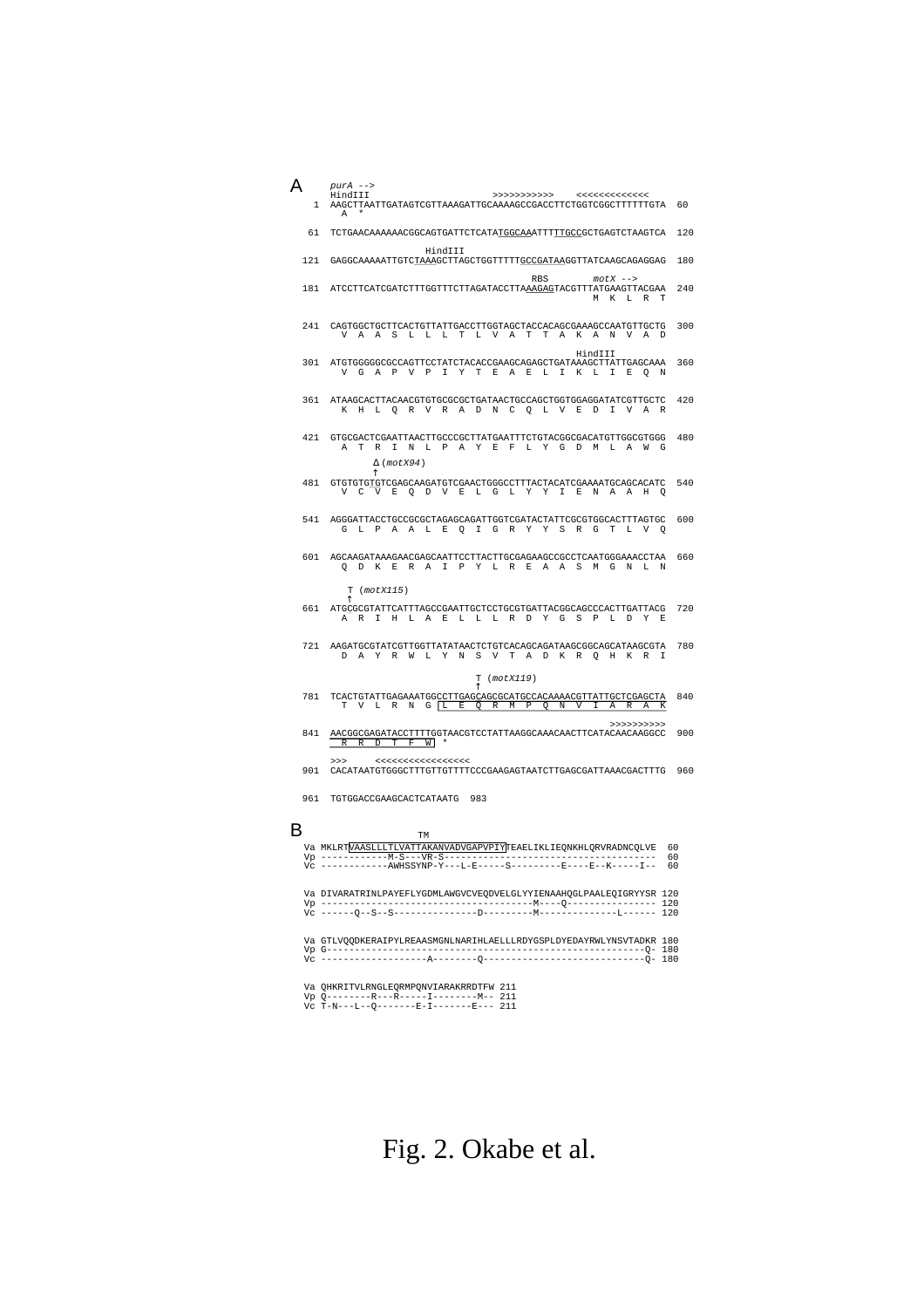

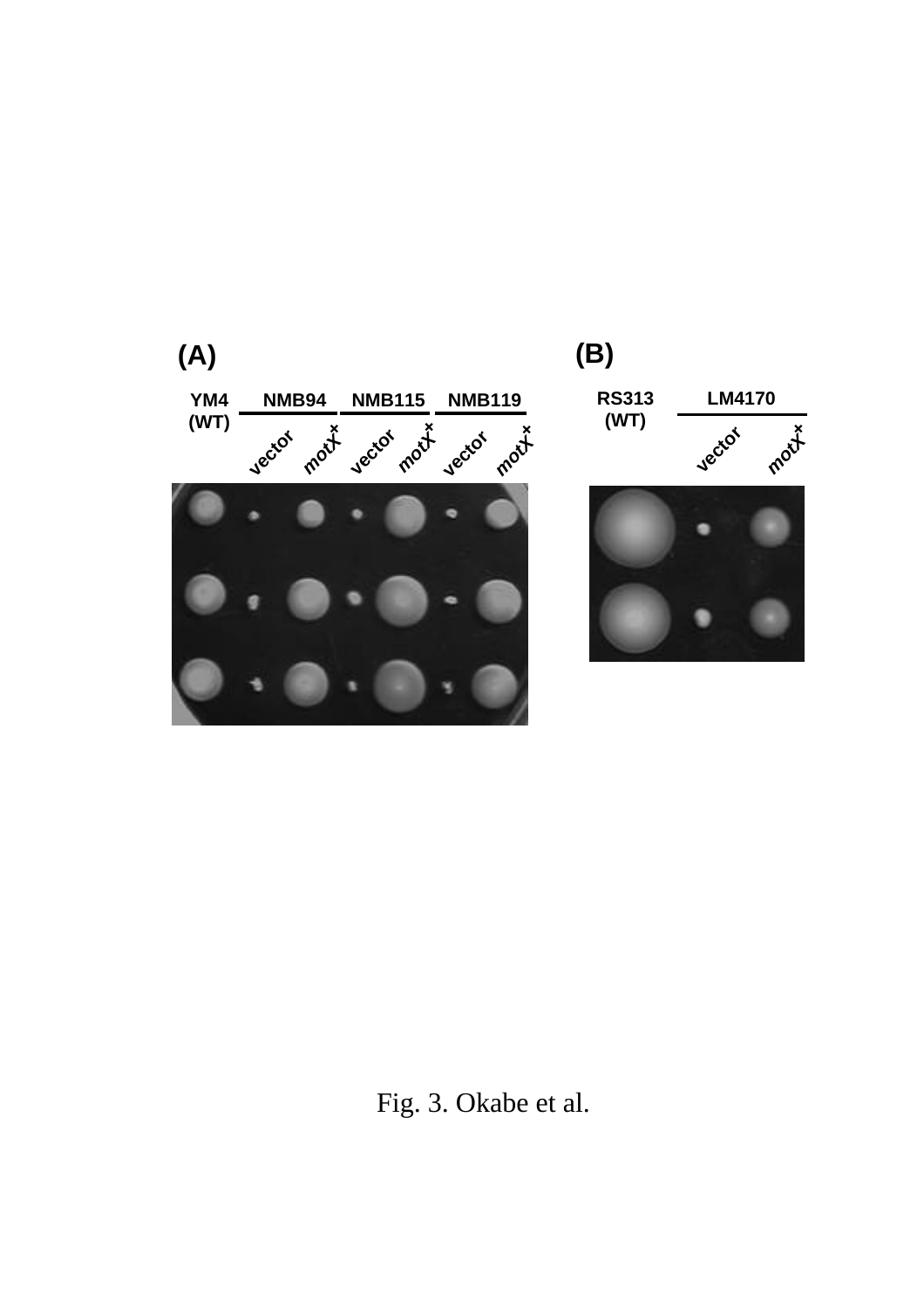

Fig. 4. Okabe et al.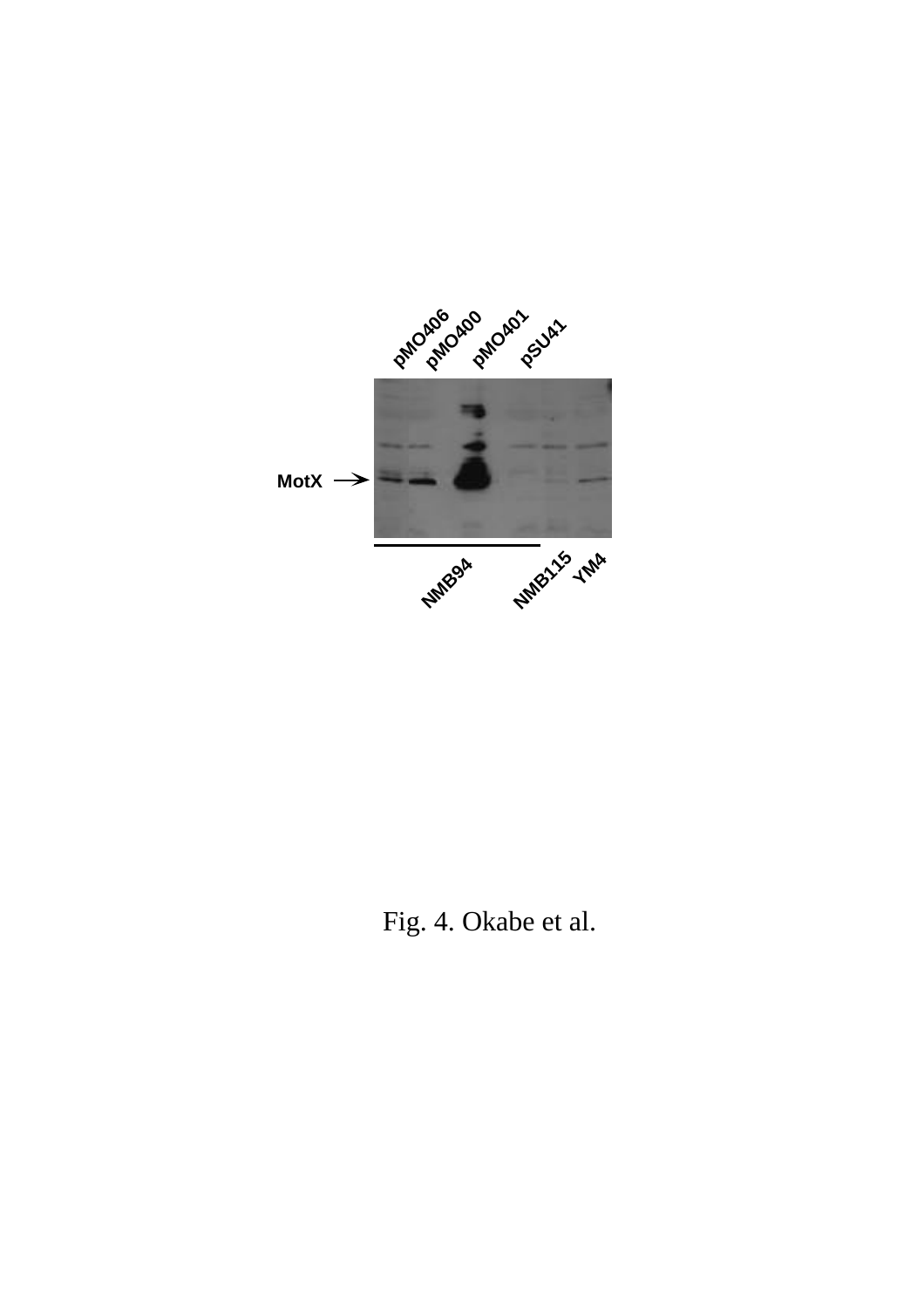

Fig. 5. Okabe et al.